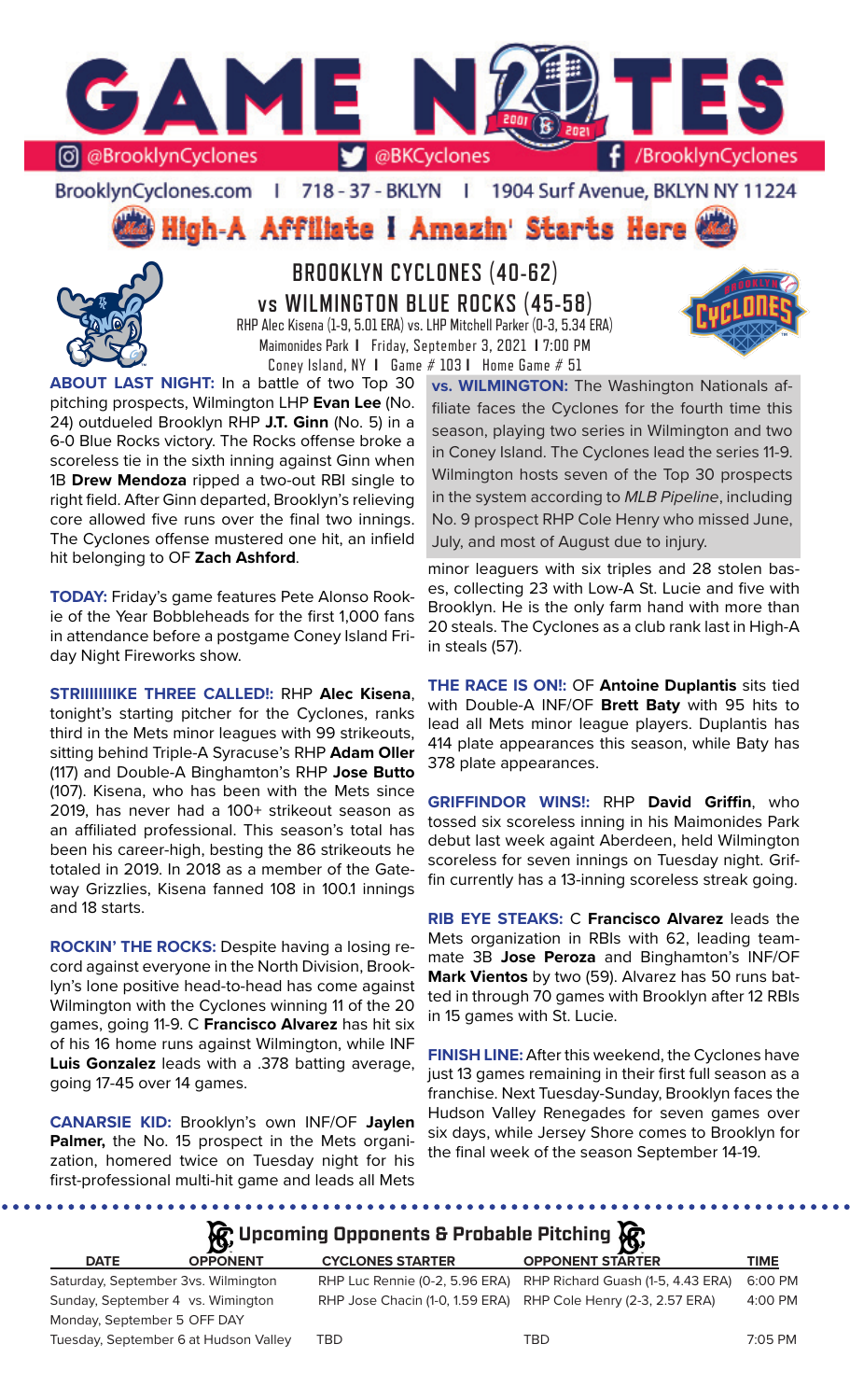| <b>SEPTEMBER 3 VS WILMINGTON</b> |             | <b>STARTING PITCHER</b>                                    | <b>PAGE 2</b> |
|----------------------------------|-------------|------------------------------------------------------------|---------------|
|                                  | #36         | <b>ALEC KISENA</b>                                         | <b>RHP</b>    |
|                                  | Height: 6-5 | Weight: 275                                                |               |
|                                  |             | Date of Birth: October 12, 1995<br>Age: 25                 |               |
|                                  |             | Hometown: Seattle, Washington                              |               |
|                                  |             | How Obtained: Signed as a minor league free agent, 2/25/19 |               |
|                                  |             | Drafted: 16th round pick of the Detroit Tigers in 2015     |               |
|                                  |             | <b>College: Edmonds Community College (Washington)</b>     |               |

**LAST TIME OUT:** Kisena suffered his ninth loss of the season and has not earned a victory since May 8th (his first start). He allowed four runs on six hits against Aberdeen last week at Maimonides Park.

**HORT:** Kisena ranks third in strikeouts in the Mets minor leagues with 99 punch outs, sitting 18 behind the leader (Adam Oller - 117). Kisena leads the current Cyclones roster in strikeouts.

**VOOM! I STOPPED SHORT:** After lasting fewer than five innings in six straight outings, Kisena has tossed five innings twice in his past four outings.

**GREET THE METS:** New York signed Kisena to a minor league deal in February 2019 after Kisena pitched for the Gateway Grizzlies in 2017 and 2018 in the Frontier League (independent)...Joined Low-A Columbia in late April.

**GATEWAY TO THE...EAST:** Combined to strike out 167 batters in 168.1 innings over 31 starts for the Grizzlies between 2017-18...Fanned 108 in 100.1 innings during his second season, putting together 9.7 strikeouts per nine.

**INJURY HISTORY:** Suffered a torn ACL during his time with the Detroit Tigers...Released by the organization during extended spring training in 2016.

**ORIGINS:** Drafted by the Tigers out of Edmonds Community College in 2015, pitching one season in the system with the GCL Tigers...Struck out 44 in 40 innings, posting a 2.25 ERA.

**SEATTLE START:** Grew up watching the Seattle Mariners with Randy Johnson and Edgar Martinez.

| 2021 GAME-BY-GAME |                          |            |     |   |                |                |                |   |             |            |  |  |
|-------------------|--------------------------|------------|-----|---|----------------|----------------|----------------|---|-------------|------------|--|--|
|                   | <b>Brooklyn Cyclones</b> |            |     |   |                |                |                |   |             |            |  |  |
| <b>DATE</b>       | <b>OPP</b>               | <b>DEC</b> | ΙP  | н | R              | ER             | <b>BB</b>      | ĸ | HR          | <b>AVG</b> |  |  |
| 8/26              | <b>ABD</b>               | L          | 4.0 | 6 | 4              | 4              | 2              | 5 | 1           | .254       |  |  |
| 8/20              | @HV                      | L          | 5.0 | 3 | $\overline{2}$ | 1              | 1              | 8 | 1           | .248       |  |  |
| 8/13              | @ WIL                    |            | 4.2 | 7 | 1              |                | 1              | 6 | $\Omega$    | .253       |  |  |
| 8/7               | HV                       |            | 5.0 | 6 | $\overline{2}$ | 2              | 0              | 8 | $\Omega$    | .245       |  |  |
| 7/31              | $@$ JS                   | L          | 41  | 7 | 4              | 4              | $\overline{2}$ | 6 | 1           | .239       |  |  |
| 7/24              | <b>WIL</b>               |            | 4.2 | 2 |                | O              | 2              | 5 | $\mathbf 0$ | .288       |  |  |
| 7/18              | JS                       | L          | 4.0 | 4 | 4              | 4              | 2              | 5 | 1           | .237       |  |  |
| 7/11              | @HV                      |            | 4.0 | 1 | 1              | 1              | 5              | 5 | 0           | .236       |  |  |
| 7/4               | @ ABD                    | L          | 4.2 | 5 | 6              | 6              | 3              | 8 | 1           | .250       |  |  |
| 6/29              | @ ABD                    | L          | 3.0 | 6 | 5              | 4              | $\overline{2}$ | 3 | $\Omega$    | .248       |  |  |
| 6/23              | <b>JS</b>                |            | 5.1 | 4 | $\circ$        | 0              | 2              | 6 | 0           | .227       |  |  |
| 6/17              | @ WIL                    | L          | 3.1 | 9 | 6              | 6              | 1              | 4 | 1           | .231       |  |  |
| 6/12              | HV                       |            | 5.0 | 3 | 2              | $\overline{2}$ | 2              | 8 | $\Omega$    | .167       |  |  |
| 6/5               | $@$ JS                   |            | 5.0 | O | $\Omega$       | O              | 1              | 5 | $\Omega$    | .164       |  |  |
| 5/29              | <b>ABD</b>               | L          | 21  | 3 | 2              | $\overline{2}$ | $\overline{2}$ | 6 | $\Omega$    | .220       |  |  |
| 5/14              | @GVL                     | L          | 41  | 2 | 2              | $\overline{2}$ | 4              | 3 | 1           | .194       |  |  |
| 5/8               | @ASH                     | W          | 5.0 | 4 | 2              | 2              | 2              | 8 | 1           | .222       |  |  |
|                   |                          |            |     |   |                |                |                |   |             |            |  |  |

| K%                                      | BB%   | HR/9 |  |  |  |  |  |
|-----------------------------------------|-------|------|--|--|--|--|--|
| 30.6%                                   | 10.5% | 0.98 |  |  |  |  |  |
| <b>BABIP</b>                            | GB%   | FIP  |  |  |  |  |  |
| .360                                    | 37%   | 4.09 |  |  |  |  |  |
| <b>KISENA'S SEASON AND CAREER HIGHS</b> |       |      |  |  |  |  |  |

| 2021 Season                   |                              | Career                        |
|-------------------------------|------------------------------|-------------------------------|
| 8 (5x, 8/20 at Hudson Valley) | <b>Strikeouts</b>            | 10 (7/11/15 vs. GCL Braves)   |
| None                          | <b>Double Digit K Games</b>  | 1 (7/11/15 vs. GCL Braves)    |
| 9 (6/17 at Wilmington)        | <b>High Hits, Game</b>       | 9 (6/17/21 at Wilmington)     |
| 1 (2x, 6/17 at Wilmington)    | High HR, Game                | 1 (6x, 6/17/21 at Wilmington) |
| 6 (6/17 at Wilmington)        | <b>High Runs, Game</b>       | 6 (6/17 at Wilmington)        |
| 5 (7/11 at Hudson Valley)     | <b>High Walks, Game</b>      | 5 (7/11/21 at Hudson Valley)  |
| 5 (2x, 6/5 at Jersey Shore)   | <b>Innings Pitched, Game</b> | 6.2 (8/27/19)                 |
| None                          | <b>Complete Games</b>        | None                          |
| None                          | <b>Shutouts</b>              | None                          |
|                               | <b>CATCHER ERA</b>           |                               |

| <b>NAME</b>     | G  | ER                                                 | <b>INN</b> |     | ERA     |
|-----------------|----|----------------------------------------------------|------------|-----|---------|
| Alvarez         | 41 | 193                                                | 316.2      |     | 5.49    |
| Campos          | 4  | 11                                                 | 27         |     | 3.67    |
| Gaddis          | 6  | 16                                                 | 52         |     | 2.77    |
| Mena            | 22 | 77                                                 | 164        |     | 4.23    |
| Senger          | 9  | 44                                                 | 81         |     | 4.89    |
| Uriarte         | 21 | 82                                                 | 159.1      |     | 4.63    |
|                 |    | <b>CYCLONES STARTING PITCHER BREAKDOWN</b>         |            |     |         |
| <b>STARTER</b>  | GS | <b>Quality StartsRun SupportRS/Start BC Record</b> |            |     |         |
| Butto, Jose     | 10 | 1                                                  | 41         | 4.1 | $4-6$   |
| Chacin, Jose    | 1  | 0                                                  | 4          | 4.0 | $1-0$   |
| Ginn, J.T.      | 7  | 1                                                  | 25         | 3.6 | $2 - 5$ |
| Grey, Connor    | 4  | 1                                                  | 21         | 5.2 | $3-1$   |
| Griffin, David  | 4  | $\overline{2}$                                     | 19         | 4.8 | $2 - 2$ |
| Kisena, Alec    | 15 | $\Omega$                                           | 71         | 4.7 | $5-10$  |
| Lasko, Justin   | 11 | 6                                                  | 44         | 4.0 | $4 - 7$ |
| Morris, Colby   | 1  | 0                                                  | 4          | 4.0 | $O-1$   |
| Opp, Cam        | 13 | 1                                                  | 46         | 3.5 | $4 - 9$ |
| Parsons, Hunter | 1  | 0                                                  | 5          | 5.0 | $1 - 0$ |
| Rennie, Luc     | 6  | 0                                                  | 23         | 3.8 | $3-3$   |
| Rojas, Oscar    | 4  | 0                                                  | 21         | 5.3 | $1 - 3$ |
| Syndergaard     | 1  | 0                                                  | 5          | 5.0 | $O-1$   |
| Vilera, Jaison  | 18 | 0                                                  | 92         | 5.1 | $6-12$  |

vieta, Jaison is viet by the viet by the viet by the viet by the viet by the viet by the viet by the viet by t<br>Walker, Josh 4 1 27 6.8 3-1

| BROOKLYN CYCLONES PITCHING BREAKDOWN |                                        |     |                                  |  |  |         |  |  |    |      |                       |                                              |     |               |     |     |         |           |            |
|--------------------------------------|----------------------------------------|-----|----------------------------------|--|--|---------|--|--|----|------|-----------------------|----------------------------------------------|-----|---------------|-----|-----|---------|-----------|------------|
|                                      | W-L                                    | ERA | IPHR                             |  |  | ER BB K |  |  | HR | AVG  |                       | W-L                                          | ERA | IP HR         |     |     | ER BB K | <b>HR</b> | <b>AVG</b> |
| <b>STARTERS</b>                      | 17-41                                  |     | 5.06 462.0466 289 260 161 466 63 |  |  |         |  |  |    | .259 | <b>I</b> HOME         | 25-25 378                                    |     | 441.0 384 212 | 185 | 179 | 474     | 35        | .233       |
| <b>RELIEVERS</b>                     | 23-21 4.01                             |     | 397.2 343 214 177 215 453 27     |  |  |         |  |  |    | .232 | <b>ROAD</b>           | 15-37 5.42 418.2 425 291 252 197 445 58 .260 |     |               |     |     |         |           |            |
| <b>TOTAL</b>                         | 40-62 4.52 859.2809 503 432 376 919 90 |     |                                  |  |  |         |  |  |    |      | .247   TOTAL          | 40-62 4.52 859.2809 503 432 376 919 90 .247  |     |               |     |     |         |           |            |
|                                      |                                        |     |                                  |  |  |         |  |  |    |      | <b>BULLPEN NOTES.</b> |                                              |     |               |     |     |         |           |            |

-RHP Brian Metoyer leads the team with a 35% strikeout rate, ranks second with a 0.94 WHIP, and a .200 BABIP. -RHP Willy Taveras ranks third on the team with a 30.9% strikeout rate and first with a 0.93 WHIP and 2.90 FIP.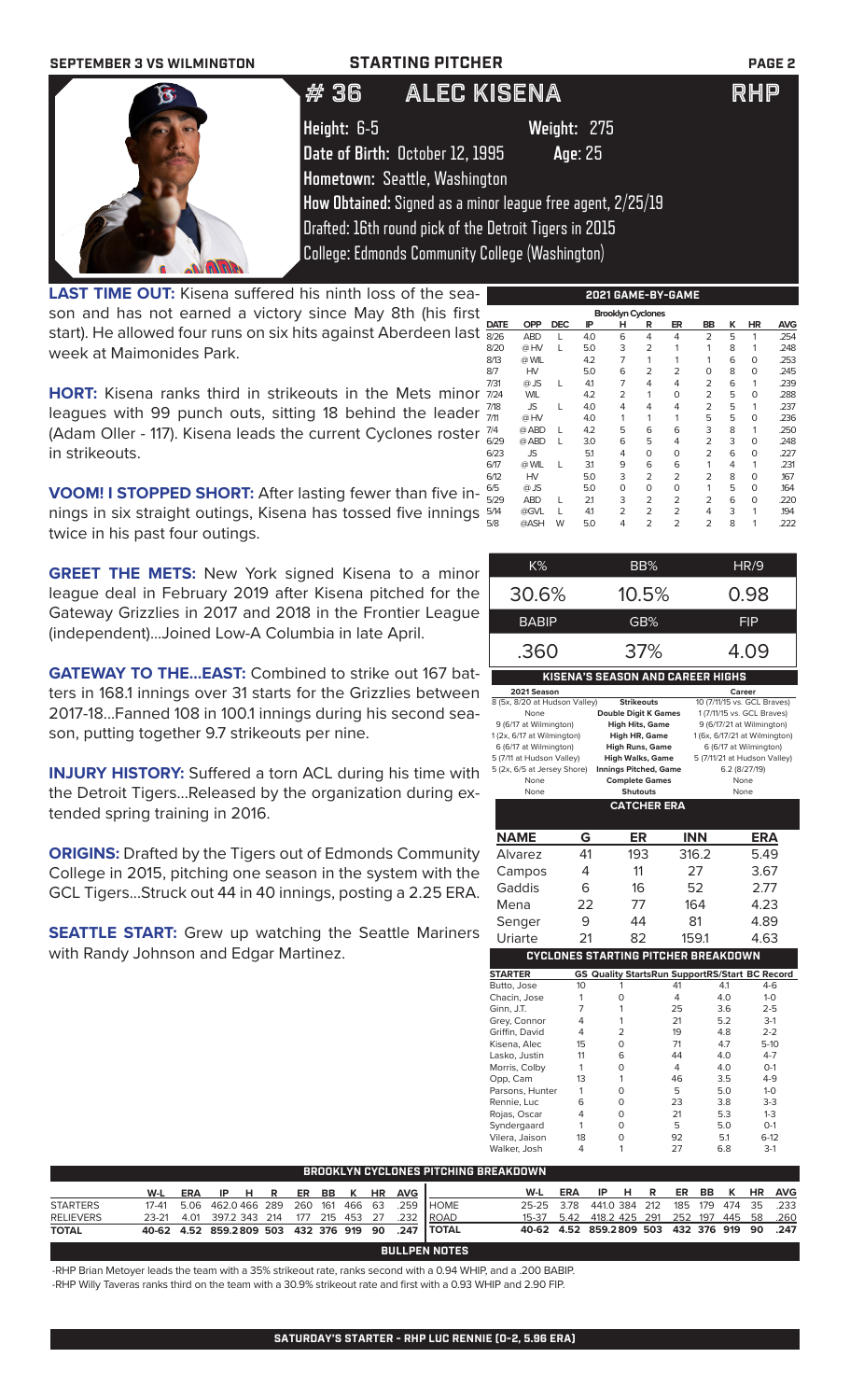| <b>SEPTEMBER 3 VS WILMINGTON</b>                                                          |                                                                                               | <b>BATTING PAGES</b>                                                                                                                                                                                                                                                                                                                                                           | PAGE <sub>3</sub>                                                                                                                                                  |
|-------------------------------------------------------------------------------------------|-----------------------------------------------------------------------------------------------|--------------------------------------------------------------------------------------------------------------------------------------------------------------------------------------------------------------------------------------------------------------------------------------------------------------------------------------------------------------------------------|--------------------------------------------------------------------------------------------------------------------------------------------------------------------|
| #30 FRANCISCO ALVAREZ - C                                                                 |                                                                                               |                                                                                                                                                                                                                                                                                                                                                                                | .238, 16 HR, 50 RBI, .398 w0BA, wRC+ 142                                                                                                                           |
| Last Game: 0-3<br><b>RISP:</b> 20-71 (.282)<br>Streak:                                    | Home: 20-114 (.175)<br><b>Road: 36-121 (.300)</b><br>vs. WIL: 21-67 (.313)                    | Last HR: 8/18 at Hudson Valley<br>Multi-Hit Games: 14 (8/31 vs. Wilmington)<br>Multi-RBI Games: 14 (8/15 at Wilmington)                                                                                                                                                                                                                                                        | Season High, Hits: 3 (3x, 8/10 at WIL)<br>Season High, Runs: 3 (3x, 7/6 at HV)<br>Season High, RBI: 4 (2x, 8/10 at WIL)<br>Season High, SB: 1 (5x, 8/31 vs. WIL)   |
|                                                                                           | No. 38 prospect in the game according to MLB Pipeline                                         | • Enters his fourth year in the Mets organizationCalled up from Low-A St. Lucie on Monday, May 2419 years old, turning 20 on November 19<br>· Ranks as the No. 1 prospect in the Mets system according to both MLB Pipeline and Baseball AmericaRanked as No. 4 catching prospect in baseball and the                                                                          |                                                                                                                                                                    |
|                                                                                           | • Non-roster invitee to Mets Spring TrainingSigned with NYM as NDFA on July 2, 2018           | • Hit .417 (20-48) with five doubles, two home runs, and 12 RBIs in 15 games with St. LucieStruck out seven times and walked 15went 2-for-4 in stolen bases                                                                                                                                                                                                                    |                                                                                                                                                                    |
| ZACH ASHFORD - OF<br>#9                                                                   |                                                                                               |                                                                                                                                                                                                                                                                                                                                                                                | .238, 1 HR, 15 RBI, .323 WOBA, WRC+ 94                                                                                                                             |
| Last Game: 1-3                                                                            | Home: 22-98 (.224)                                                                            | Last HR: 5/23 vs. Hudson Valley<br>Multi-Hit Games: 8 (8/20 at Hudson Valley)                                                                                                                                                                                                                                                                                                  | Season High, Hits: 2 (7x, 8/8 vs. HV)                                                                                                                              |
|                                                                                           | <b>Road: 21-83 (.253)</b><br>vs. WIL: 10-33 (.303)                                            | Multi-RBI Games: 3 (7/24 vs. Wilmington)                                                                                                                                                                                                                                                                                                                                       | Season High, Runs: 2 (6/6 at JS)<br>Season High, RBI: 2 (3x, 7/24 vs. WIL)<br>Season High, SB: 1 (3x, 7/7 at HV)                                                   |
|                                                                                           | • Drafted by the Mets out of Fresno State in the 6th round of the 2019 MLB Draft              | Enters his third year in the Mets organizationCalled up from Low-A St. Lucie on Saturday, May 22<br>• Hit .340 (17-50) in 14 games with the St. Lucie Mets in 2021, collecting three doubles and six walks with a stolen base<br>• Spent his first few games as a pro with Brooklyn in 2019, hitting .136 in 16 games before being sent to the GCL Mets (37 G, .295/2/23/.413) |                                                                                                                                                                    |
| <b>RISP:</b> 16-50 (.320)<br><b>Streak: 2 G (2-5)</b><br><b>CODY BOHANEK - INF</b><br>#11 |                                                                                               |                                                                                                                                                                                                                                                                                                                                                                                | .183, 6 HR, 18 RBI, .305 w0BA, wRC+ 86                                                                                                                             |
| Last Game: 0-3<br><b>RISP: 4-42 (.095)</b><br>Streak:                                     | Home: 16-82 (.195)<br><b>Road: 13-81 (.160)</b><br>vs. WIL: 7-43 (.163)                       | Last HR: 8/29 vs. Aberdeen<br>Multi-Hit Games: 4 (6/27 vs. Jersey Shore)<br>Multi-RBI Games: 3 (7/15 vs. Jersey Shore)                                                                                                                                                                                                                                                         | Season High, Hits: 3 (5/5 at Asheville)<br>Season High, Runs: 2 (2x, 6/15 at Wil)<br>Seaon High, RBI: 2 (4x, 8/26 vs. ABD)<br>Season High, SB: 1 (2x, 6/27 vs. JS) |
|                                                                                           | exchange for OF Ross Adolph, INF Luis Santana, and C Scott Manea                              | • Enters his third year in the Mets organization and his fifth as a professionalTraded from Houston to the Mets in January of 2019 along with 3B J.D. Davis in                                                                                                                                                                                                                 |                                                                                                                                                                    |
|                                                                                           | • Broke camp with Brooklyn: 5 G, .313/.500/.500 with a home run a two RBIs before the call up | • Returns from Triple-A Syracuse 5/12-6/8, 6/24, 8/6-8/25: 34 G, 191/.351/.292/.643 with four doubles, one triple, one home run, and six RBIs with 17 walks<br>• Originally drafted by Houston in the 30th round of the 2017 MLB Draft from the University of Illinois-Chicago                                                                                                 |                                                                                                                                                                    |
| #48 OSCAR CAMPOS - C                                                                      |                                                                                               |                                                                                                                                                                                                                                                                                                                                                                                | .200, 0 HR, 0 RBI, .180 w0BA, wRC+ 8                                                                                                                               |

**# 8 ANTOINE DUPLANTIS - OF .253, 5 HR, 30 RBI, .306 wOBA, wRC+ 87 Last Game:** 0-3, BB **Home:** 35-171 (.205) **Last HR:** 7/22 vs. Wilmington **Season High, Hits:** 4 (2x, 7/22 vs. WIL) **RISP:** 20-75 (.267) **Road:** 60-200 (.300) **Multi-Hit Games:** 25 (8/21 at Hudson Valley) **Season High, Runs:** 4 (5/16 at Greenville) **Streak: ver. Wildems and Streak: Streak: Streak: Streak: Streak: Streak: Streak: Streak: Streak: Streak: Streak: Streak: Streak: Streak: Streak: Streak: Streak: Streak: Streak: Streak: Season High, RBI:** 3 (3x, 8/6 vs. HV)<br>**Season High, SB:** 1 (6x, 8/20 at HV)

- Enters his third year in the Mets organization ...Spent his draft year with Brooklyn and scored the game-winning run against Lowell in the 2019 NYPL Championship
- Recorded eight outfield assists in 47 games to lead Brooklyn in 2019
- Finished his LSU career with 359 hits, most in school history and second-most in SEC history behind fellow Mets MiLB outfielder Jake Mangum (383 hits)...Never finished a season at LSU hitting lower than .316
- Mets 12th round pick, 2019...Also drafted in the 19th round by Cleveland in 2018...Brother Armond, holds the world record in the pole vault with a height of 6.18m.

| $#7$ NIC GADDIS - C/3B    |                      |                                                | .189, 2 HR, 8 RBI, .391 wOBA, wRC+ 132                              |
|---------------------------|----------------------|------------------------------------------------|---------------------------------------------------------------------|
| <b>Last Game:</b> 0-2. BB | <b>Home: 2-20</b>    | <b>Last HR:</b> 7/24 vs. Wilmington            | <b>Season High, Hits: 2 (8/10 at Wilmington)</b>                    |
| <b>RISP:</b> 5-13 (.385)  | <b>Road: 4-16</b>    | <b>Multi-Hit Games: 1 (8/10 at Wilmington)</b> | <b>Season High, Runs:</b> 2 (8/10 at Wilmington)                    |
| Streak:                   | vs. WIL: 6-23 (.261) | <b>Multi-RBI Games:</b> 3 (8/15 at Wilmington) | <b>Season High, RBI:</b> 3 (8/10 at Wilmington)<br>Season High, SB: |

- Enters his third year in the Mets organization...Received from Low-A St. Lucie on Saturday, July 17 when C Juan Uriarte was placed on the temp. inactive list • Hit .250 (20-80) with a .421 OBP in 25 games with St. Lucie, hitting three home runs (a career-high) from his two in 2019.
- Returns to Coney Island where he was a member of the 2019 Cyclones for 15 games before being transferred to the GCL Mets.
- Hit a combined .192 across 40 games in 2019 with Brooklyn and the GCL Mets
- Drafted by the Mets in the 16th round of the 2019 MLB Draft out of Jacksonville State...Hails from Trenton, GA.

### **Last Game:** 0-3, 3 K **Home: 22-77 (.286) Last HR:** 8/28 vs. Aberdeen **Season High, Hits: 4 (3x, 8/28 vs. ABD)**<br> **RISP:** 12-42 (.286) **Road: 22-87 (.252)** Multi-Hit Games: 11 (8/28 vs. Aberdeen) **Season High, Runs:** 3 (3 **RISP:** 12-42 (.286) **Road: 22-87 (.252) Multi-Hit Games:** 11 (8/28 vs. Aberdeen) **Streak: Streak: Streak: Streak: WIL:** 17-45 (.378) **Multi-RBI Games:** 4 (8/11 at Wilmington) **Season High, RBI:** 2 (5x, 8/27 vs. ABD) **Season High, SB:** 1 (7/22 vs. WIL) • Enters his first season in the Mets organization, signing a minor league deal with New York on May 30, 2021. **# 10 LUIS GONZALEZ - INF .268, 5 HR, 19 RBI, .315 wOBA, wRC+ 92**

- Played three games with Low-A St. Lucie, going 3-12 with a double.
- 
- Spent seven seasons in the Cincinnati farm system, reaching as high as Triple-A Louisville in 2019. • Career .253 hitter in 587 games and 2,151 at-bats with Cincinnati and New York farm systems.
- Signed with the Reds in September of 2012.

| $# 2$ RONNY MAURICIO - INF  |                            |                                                | .243, 17 HR, 58 RBI, .316 wOBA, wRC+ 93        |
|-----------------------------|----------------------------|------------------------------------------------|------------------------------------------------|
| Last Game: 0-4.             | <b>Home: 37-168 (.220)</b> | Last HR: 8/24 vs. Aberdeen                     | <b>Season High, Hits: 3 (5x, 8/24 vs. ABD)</b> |
| <b>RISP:</b> $25-96$ (.260) | <b>Road:</b> 53-196 (.270) | <b>Multi-Hit Games: 24 (8/29 vs. Aberdeen)</b> | <b>Season High, Runs: 3 (2x 7/27 vs. ABD)</b>  |
| Streak:                     | vs. WIL: 15-56 (.268)      | <b>Multi-RBI Games: 16 (8/24 vs. Aberdeen)</b> | <b>Season High, RBI:</b> 4 (3x, 8/25 vs. ABD)  |
|                             |                            |                                                | <b>Season High, SB: 2 (6/27 vs. JS)</b>        |

• Enters his fifth year in the Mets organization...Rated as the No. 2 prospect in the Mets system and the No. 58 prospect in baseball according to *MLB Pipeline* • Non-roster invitee to Spring Training for the third consecutive season...Spent 2020 at the Mets Alternate Site and had one at-bat with the Tigres del Licey in the Dominican Winter League

• Named a South Atlantic League mid-season All-Star with Columbia (A) in 2019

• Won the 2018 GCL Mets Sterling Award, given to the team's most valuable player...Signed with the Mets as a 16-year-old on July 2, 2017.

### **Last Game:** DNP **Home:** 1-18 **Last HR: Season High, Hits:** 2 (8/10 at WIL) **RISP:** 4-14 (.286) **Road:** 6-23 **Multi-Hit Games:** 1 (8/10 at Wilmington) **Season High, Runs:** 1 (2x, 8/10 at WIL) **Streak: vs. WIL:** 4-15 **Multi-RBI Games:** 1 (8/10 at Wilmington) **Season High, RBI:** 2 (8/10 at WIL) **Season High, SB:** 1 (8/21 at WIL) **# 14 TANNER MURPHY - OF**<br> **.171, 0 HR, 3 RBI, .284 wOBA, wRC+ 66**<br> **RISP:** 4-14 (.286) **.171, 0 HOR, 3 RBI, .284 wOBA, wRC+ 66**<br>
RISP: 4-14 (.286) **RISP: 4-14 (.286)** Road: 6-23 Multi-Hit Games: 1 (8/10 at Wilmington) Sea

• Enters his third year in the Mets organization...promoted from Low-A St. Lucie on Friday, August 6

- Played 25 games (four with FCL Mets) and 21 with Low-A St. Lucie, hitting a combined .195 with a .316 OBP, hitting three home runs and driving in 14 runs • Spent his first professional season with the Rookie-level Kingsport Mets in the Appalachian League, hitting. 201 in 40 games
- Drafted by the Mets in the 18th round of the 2019 MLB Draft out of the University of North Florida...Born and raised in Memphis, TN.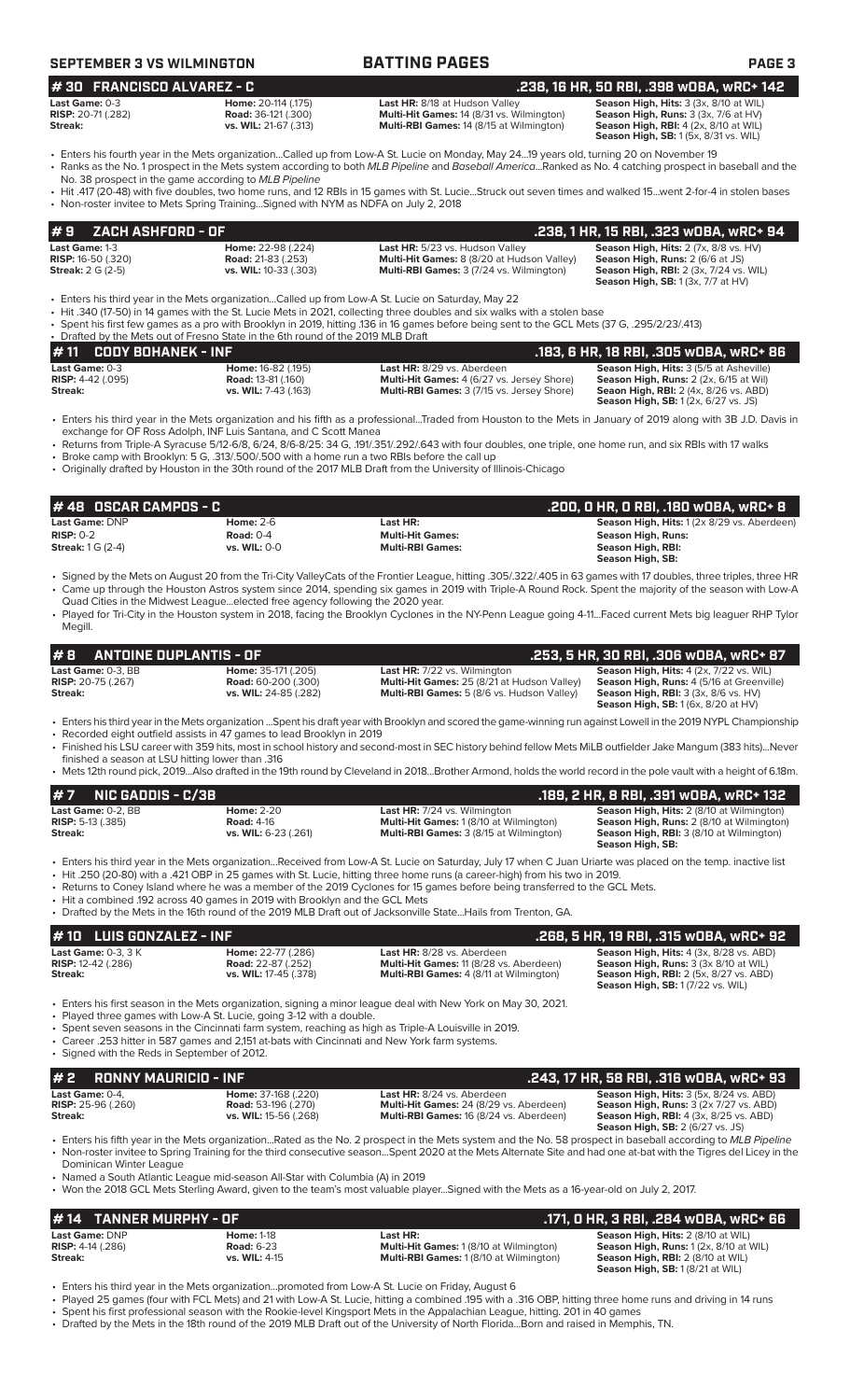# **SEPTEMBER 3 VS WILMINGTON BATTING PAGES PAGE 4**

| $\#$ 22 JAYLEN PALMER - INF/OF |                             |                                                 | .209, 3 HR, 11 RBI, .356 WOBA, WRC+ 110             |
|--------------------------------|-----------------------------|-------------------------------------------------|-----------------------------------------------------|
| Last Game: 0-4                 | <b>Home: 7-39 (.179)</b>    | <b>Last HR:</b> 8/31 vs. Wilmington             | <b>Season High, Hits: 3 (8/13 at WIL)</b>           |
| <b>RISP:</b> 4-22 $(.182)$     | <b>Road:</b> 11-43 (.256)   | <b>Multi-Hit Games: 3 (8/31 vs. Wilmington)</b> | Season High, Runs: 2 (4x, 8/31 vs. WIL)             |
| Streak:                        | <b>vs. WIL:</b> 9-32 (.281) | <b>Multi-RBI Games:</b> 4 (8/31 vs. Wilmington) | <b>Season High, RBI:</b> $3$ ( $2x$ $8/31$ vs. WIL) |
|                                |                             |                                                 | <b>Season High, SB:</b> 1(4x, 8/18 at HV)           |

• Enters his fourth year in the Mets organization...No. 11 prospect in the Mets system, according to *MLB Pipeline*...Promoted to High-A Brooklyn on 8/3.

• Stole 23 bases for Low-A St. Lucie (departs the league as the third-highest total in Low-A Southeast). • Hit .276/.378/.386 across 66 games with St. Lucie in 2021, collecting 13 doubles, four triples, and two home runs with 24 RBIs.

• Lowered his strikeout rate from 40% in 2019 with Kingsport to 28% with St. Lucie.

• Drafted in the 22nd round of the 2018 MLB Draft out of Holy Cross (NY) High School in Flushing...\$200K signing bonus

| <b>JOSE PEROZA - INF</b><br>#4                                                                                                                                                                                                                                                                                                                                                                                                                                                  |                                                                                                                                                                                  |                                                                                                                                                                                                                                                                                                                                                                                 | .244, 2 HR, 7 RBI, .385 WOBA, WRC+ 127                                                                                                                                  |  |  |  |  |  |  |
|---------------------------------------------------------------------------------------------------------------------------------------------------------------------------------------------------------------------------------------------------------------------------------------------------------------------------------------------------------------------------------------------------------------------------------------------------------------------------------|----------------------------------------------------------------------------------------------------------------------------------------------------------------------------------|---------------------------------------------------------------------------------------------------------------------------------------------------------------------------------------------------------------------------------------------------------------------------------------------------------------------------------------------------------------------------------|-------------------------------------------------------------------------------------------------------------------------------------------------------------------------|--|--|--|--|--|--|
| <b>Last Game:</b> 0-3. 2 K<br><b>RISP:</b> 4-19 (.211)<br>Streak:                                                                                                                                                                                                                                                                                                                                                                                                               | Home: 9-35 (.257)<br><b>Road: 10-40 (.250)</b><br>vs. WIL: 4-28                                                                                                                  | Last HR: 8/24 vs. Aberdeen<br>Multi-Hit Games: 5 (8/27 vs. Aberdeen)<br>Multi-RBI Games: 3 (8/24 vs. Aberdeen)                                                                                                                                                                                                                                                                  | Season High, Hits: 2 (6x, 8/27 vs. ABD)<br>Season High, Runs: 2 (8/18 at HV)<br><b>Season High, RBI: 3 (2x, 8/24 vs. ABD)</b><br>Season High, SB:                       |  |  |  |  |  |  |
| • Enters his sixth year in the Mets organizationpromoted to Brooklyn on 8/3 from Low-A St. Lucie.<br>• Hit .274 with seven home runs and 47 RBIs across 64 games with Low-A St. Lucie this season.<br>• Part of Brooklyn's 2019 New York-Penn League Championship Team.<br>. 2021 marks his first full-season assignment after short season assignments with GCL Mets and the NYPL.<br>• Signed as non-drafted international free agent signing on July 2, 2016 from Venezuela. |                                                                                                                                                                                  |                                                                                                                                                                                                                                                                                                                                                                                 |                                                                                                                                                                         |  |  |  |  |  |  |
| # 19 LUKE RITTER - INF                                                                                                                                                                                                                                                                                                                                                                                                                                                          |                                                                                                                                                                                  |                                                                                                                                                                                                                                                                                                                                                                                 | .236, 11 HR, 37 RBI, .326 wOBA, wRC+ 100                                                                                                                                |  |  |  |  |  |  |
| Last Game: DNP<br><b>RISP:</b> 12-56 (.214)<br><b>Streak:</b>                                                                                                                                                                                                                                                                                                                                                                                                                   | Home: 14-82 (.171)<br><b>Road: 34-118 (.288)</b><br>vs. WIL: 6-31 (.194)                                                                                                         | Last HR: 7/6 at Hudson Valley<br>Multi-Hit Games: 13 (8/27 vs. Aberdeen)<br>Multi-RBI Games: 9 (8/19 at Hudson Valley)                                                                                                                                                                                                                                                          | Season High, Hits: 3 (5/11 at Greenville)<br>Season High, Runs: 2 (3x, 7/6 at HV)<br>Season High, RBI: 6 (6/20 at Wilmington)<br>Season High, SB: 1(5/12 at Greenville) |  |  |  |  |  |  |
|                                                                                                                                                                                                                                                                                                                                                                                                                                                                                 | • Led Brooklyn in 2019 in games played (68), runs (39), doubles (15), and walks (33)<br>• Played linebacker at Rockhurst High School and set the school record with 184 tackles. | . Enters his third year in the Mets organizationWon a New York-Penn League title with Brooklyn in 2019<br>• Missed 32 games with a broken bone in his left handWent on the IL after July 7 when he suffered the injury mid-game at Hudson Valley<br>• Mets 7th-round pick in 2019 from Wichita StateAlso drafted by the Minnesota Twins in the 37th round of the 2018 MLB Draft |                                                                                                                                                                         |  |  |  |  |  |  |
| # 45   JOE SUOZZI - OF                                                                                                                                                                                                                                                                                                                                                                                                                                                          |                                                                                                                                                                                  |                                                                                                                                                                                                                                                                                                                                                                                 | .190, 1 HR, 6 RBI, .346 WOBA, WRC+ 103                                                                                                                                  |  |  |  |  |  |  |
| Last Game: DNP<br><b>RISP:</b> $4-19$ $(.211)$<br>Streak:                                                                                                                                                                                                                                                                                                                                                                                                                       | <b>Home: 5-32</b><br><b>Road: 3-10</b><br>vs. WIL: 2-9                                                                                                                           | Last HR: 7/16 vs. Jersey Shore<br>Multi-Hit Games: 1 (7/28 at Jersey Shore)<br>Multi-RBI Games: 2 (8/5 vs. Jersey Shore)                                                                                                                                                                                                                                                        | Season High, Hits: 2 (7/28 at JS)<br>Season High, Runs: 2 (7/27 at JS)<br><b>Season High, RBI:</b> 2 (2x, 8/5 vs. HV)<br>Season High, SB:                               |  |  |  |  |  |  |

• Enters his third year in the Mets organization...received from Low-A St. Lucie on July 13

• Hit .292 with a .372 on-base percentage in 30 games with the Mets...posted a wRC+112, hitting four doubles and two home runs

• Signed by the Mets on June 15, 2020 out of Boston College

• Attended Chaminade High School in Mineola, NY • His father, Tom Suozzi, is the former Nassau County Executive and current U.S. House of Representatives member of NY's 3rd district (Nassau, Suffolk, Queens)

| #12 JEREMY VASQUEZ - INF   |                           |                                                   | , 273, 7 HR, 28 RBI, .371 wOBA, wRC+ 129.     |
|----------------------------|---------------------------|---------------------------------------------------|-----------------------------------------------|
| <b>Last Game: DNP</b>      | <b>Home: 24-81 (.296)</b> | <b>Last HR: 8/18 at Hudson Valley</b>             | <b>Season High, Hits: 2 (7x, 8/8 vs. HV)</b>  |
| <b>RISP:</b> 11-39 (.282)  | <b>Road:</b> 20-81 (.250) | <b>Multi-Hit Games:</b> 9 (8/15 at Wilmington)    | Season High, Runs: 2 (3X 8/7 vs. HV)          |
| <b>Streak:</b> $2 G (2-7)$ | vs. WIL: 12-38 (.316)     | <b>Multi-RBI Games: 7 (8/21 at Hudson Valley)</b> | <b>Season High, RBI: 3 (2x, 7/24 vs. WIL)</b> |
|                            |                           |                                                   | Season High, SB: 1 (7/2 at ABD)               |

• Enters his fifth season in the Mets organization...Received from Double-A Binghamton on June 22

• Played 32 games with the RumblePonies this season, hitting .171 (18-105) with one double, one home run, and 11 RBIs.<br>• Played with Brooklyn in 2017 hitting 225 with one home run and eight RBIs in 31 games

Played with Brooklyn in 2017, hitting .225 with one home run and eight RBIs in 31 games.

• Drafted by the Mets in the 28th round of the 2017 MLB Draft from Nova Southeastern in his home state of Florida...Is from Palm City, FL.

|      |                   |                         |           |                   |      | Hardest Hit Balls - 2021 (not all games listed- from available Trackman data) |                         |           |                        |
|------|-------------------|-------------------------|-----------|-------------------|------|-------------------------------------------------------------------------------|-------------------------|-----------|------------------------|
| Date | Player            | <b>Opponent</b>         | Exit Velo | Result            | Date | Player                                                                        | <b>Opponent</b>         | Exit Velo | Result                 |
| 8/12 | Francisco Alvarez | at Wilmington           | 112.8     | Home Run          | 6/22 | Brett Baty                                                                    | vs. Jersev Shore        | 109.2     | Double                 |
| 6/12 | Francisco Alvarez | vs. Hudson Vallev 112.5 |           | Double            | 6/15 | Francisco Alvarez                                                             | at Wilmington           | 109.2     | Single                 |
| 6/11 | Brett Baty        | vs. Hudson Valley 111.2 |           | <b>Ground Out</b> | 6/1  | Francisco Alvarez at Jersey Shore                                             |                         | 109.0     | Home Run               |
| 6/29 | Ronny Mauricio    | at Aberdeen             | 110.4     | Sinale            | 8/29 | Ronny Mauricio                                                                | vs. Aberdeen            | 109.0     | <b>Ground Ball Out</b> |
| 8/21 | Francisco Alvarez | at Hudson Vallev        | 110.3     | <b>Ground Out</b> | 5/25 | Francisco Alvarez                                                             | vs. Aberdeen            | 109       | Sinale                 |
| 8/12 | Ronny Mauricio    | at Wilmington           | 109.9     | Line Out          | 8/6  | Ronny Mauricio                                                                | vs. Hudson Valley 108.7 |           | <b>Home Rune</b>       |
| 7/3  | Luis Gonzalez     | at Aberdeen             | 109.9     | <b>Ground Out</b> | 6/5  | Francisco Alvarez                                                             | at Jersev Shore         | 108.7     | <b>Ground Ball Out</b> |
| 6/1  | Adrian Hernandez  | at Jersey Shore         | 109.8     | Home Run          | 6/2  | Francisco Alvarez                                                             | at Jersev Shore         | 108.7     | Single                 |
| 6/6  | Francisco Alvarez | at Jersev Shore         | 109.7     | Single            | 7/13 | Brett Baty                                                                    | at Hudson Vallev        | 108.7     | Single                 |
| 8/28 | Ronny Mauricio    | vs. Aberdeen            | 109.6     | Line Out          | 7/22 | Ronny Mauricio                                                                | vs. Wilmington          | 108.1     | Home Run               |
| 6/1  | Ronny Mauricio    | at Jersev Shore         | 109.6     | Triple            | 8/6  | Francisco Alvarez                                                             | vs. Hudson Vallev 107.7 |           | <b>Ground Ball Out</b> |

# **Recent Home Run Chart**

| Date<br>7/31              | Player                                                                     | Exit Velo<br><b>Opponent</b><br>Francisco Alvarez at Jersey Shore                                            | Launch Angle                 | Distance                                 | 8/18                 | Francisco Alvarez<br>Jose Peroza                              | at Hudson Valley<br>at Hudson Valley                                                               |                      |                               |
|---------------------------|----------------------------------------------------------------------------|--------------------------------------------------------------------------------------------------------------|------------------------------|------------------------------------------|----------------------|---------------------------------------------------------------|----------------------------------------------------------------------------------------------------|----------------------|-------------------------------|
| 8/7<br>8/8                | Ronny Mauricio<br><b>Francisco Alvarez</b>                                 | Francisco Alvarez at Jersey Shore<br>vs. Hudson Valley 108.7<br>vs. Hudson Vallev                            | 21                           | 371ft ft.                                | 8/19                 | Jeremy Vasquez<br>Jose Peroza<br>Ronny Mauricio               | at Hudson Valley<br>at Hudson Valley<br>at Hudson Valley                                           |                      |                               |
| $\vert 8/9 \vert$<br>8/10 | Jeremy Vasquez<br>Jeremy Vasquez<br><b>Francisco Alvarez</b><br>Nic Gaddis | vs. Hudson Valley93.6 mph<br>vs. Hudson Valley101.1 mph<br>at Wilmington 112.8 mph<br>at Wilmington 97.5 mph | 33.6<br>29.2<br>27.2<br>27.8 | 341 ft.<br>405 ft.<br>416 ft.<br>388 ft. | 8/21<br>8/24<br>8/25 | Jose Peroza<br>Ronny Mauricio<br>Jose Peroza<br>Javlen Palmer | at Hudson Valley102.7 mph<br>vs. Aberdeen<br>93.8 mph<br>vs. Aberdeen<br>104.1 mph<br>vs. Aberdeen | 29.9<br>35.9<br>45.8 | 394 ft.<br>343 ft.<br>344 ft. |
| 8/12<br>8/15              | Luis Gonzalez<br><b>Francisco Alvarez</b><br><b>Francisco Alvarez</b>      | at Wilmington 102.6 mph<br>at Wilmington 101.5 mph<br>at Wilmington                                          | 31.1<br>26.9                 | 442 ft.<br>398 ft.                       | 8/26<br>8/28<br>8/29 | Cody Bohanek<br>Luis Gonzalez<br>Cody Bohanek                 | vs. Aberdeen<br>$101$ mph<br>vs. Aberdeen<br>95 mph<br>vs. Aberdeen<br>$101$ mph                   | 27<br>35<br>32       | 335 ft.<br>349 ft.<br>396 ft. |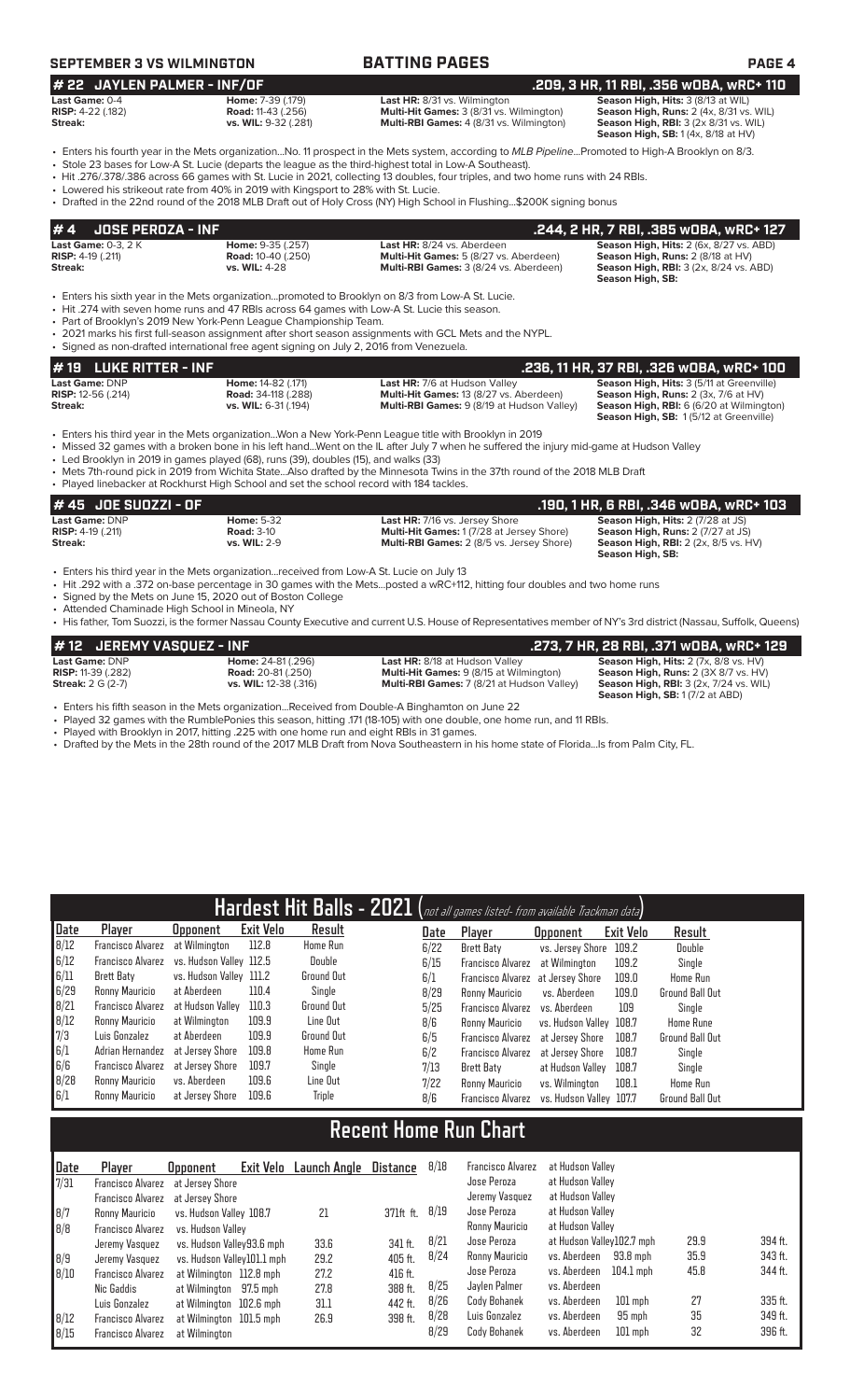| <b>SEPTEMBER 2 VS WILMINGTON</b>                                                                                                                                                                                                                                                                   | <b>BULLPEN PAGE</b>                                     |                                         |                                                |                                             |                                                      |                     | <b>PAGE 5</b>             |
|----------------------------------------------------------------------------------------------------------------------------------------------------------------------------------------------------------------------------------------------------------------------------------------------------|---------------------------------------------------------|-----------------------------------------|------------------------------------------------|---------------------------------------------|------------------------------------------------------|---------------------|---------------------------|
| <b>JOSH HEJKA - RHP</b><br>#46                                                                                                                                                                                                                                                                     | 18.6 K%, 5.1 BB%, 3.28 ERA, 24 G                        |                                         | <b>LAST FIVE APPEARANCES</b>                   |                                             |                                                      |                     |                           |
| Last App: 9/2 vs. WIL<br><b>Last Loss:</b>                                                                                                                                                                                                                                                         | <b>SV/OP (Last):</b> 1/2 (7/20 vs. WIL)<br>Holds: 3     |                                         |                                                | <b>JOSH HEJKA</b>                           |                                                      |                     |                           |
| <b>Leadoff: 15-42</b><br>Inherited Runners/Stranded: 24/13                                                                                                                                                                                                                                         |                                                         | DATE<br><b>OPP</b>                      | IP<br><b>DEC</b>                               | H<br>R                                      | ER<br>BB                                             | Κ                   | <b>HR</b>                 |
| • Returns to Brooklyn after spending time with Binghamton (6/3-6/9) and Syracuse (6/10-6/18).                                                                                                                                                                                                      |                                                         | 8/15<br>@ WIL                           | 2.0                                            | 4<br>1                                      | $\mathbf{1}$<br>$\mathbf{1}$                         | 2                   | $\circ$                   |
| • Enters his third year in the Mets organizationWon a 2019 NYPL title with Brooklyn, splitting time                                                                                                                                                                                                |                                                         | 8/18<br>@ HV<br>8/24 vs. ABD            | 2.1<br>2.2                                     | 2<br>1<br>$\overline{2}$<br>$\circ$         | $\mathbf{1}$<br>$\overline{2}$<br>$\circ$<br>$\circ$ | 3<br>2              | $\circ$<br>$\circ$        |
| with the Cyclones and Kingsport Mets                                                                                                                                                                                                                                                               |                                                         | 8/28 vs. ABD                            | H<br>1.1                                       | $\overline{2}$<br>$\circ$                   | $\circ$<br>$\circ$                                   | $\mathbf{1}$        | $\circ$                   |
| • Signed as a minor league free agent in mid-summer after pitching in six games with the Westside<br>Wolly Mammoths in the United Shore Baseball League                                                                                                                                            |                                                         | 9/2<br>@ WIL                            | 1.1                                            | $\mathbf 0$<br>$\mathbf{1}$                 | $\circ$<br>$\mathbf 0$                               | $\circ$             | $\circ$                   |
| . Pitched all four years at Johns Hopkins, switching to submarine later in his career.                                                                                                                                                                                                             |                                                         |                                         |                                                |                                             |                                                      |                     |                           |
| #5<br><b>BRIAN METOYER - RHP</b>                                                                                                                                                                                                                                                                   | 35.0 K%, 13.0 BB%, 2.32 ERA, 20 G                       |                                         |                                                | <b>BRIAN METOYER</b>                        |                                                      |                     |                           |
| Last App: 8/31 vs. WIL Last Loss: 8/25 vs. ABD                                                                                                                                                                                                                                                     | SV/OP (Last): 1/1 (6/3 at JS)<br>Holds:                 | DATE<br>OPP                             | <b>DEC</b><br>IP                               | R<br>Н                                      | ER<br>BB                                             | К                   | HR                        |
| Leadoff: 5-24, 3 BB, HBPInherited Runners/Stranded: 8/7                                                                                                                                                                                                                                            |                                                         | 8/18<br>@ HV<br>8/21<br>@ HV            | 1.0<br>2.0                                     | 0<br>$\mathbf 0$<br>2<br>$\mathbf{1}$       | $\circ$<br>2<br>$\mathbf{1}$<br>3                    | $\overline{2}$<br>2 | $\circ$<br>$\mathbf{1}$   |
| . Enters his fourth year in the Mets orgWon a New York Penn League title with Brooklyn in 2019                                                                                                                                                                                                     |                                                         | 8/25 vs. ABD                            | 1.0<br>L                                       | $\circ$<br>$\mathbf{1}$                     | $\mathbf 0$<br>$\circ$                               | $\mathbf{1}$        | $\circ$                   |
| • Struck out 40 batters over 28.2 innings with BrooklynSpent his first professional season with                                                                                                                                                                                                    |                                                         | 8/27 vs. ABD                            | W<br>2.0                                       | $\mathbf{1}$<br>$\mathbf 0$                 | $\circ$<br>$\mathbf 0$                               | $\overline{2}$      | $\mathsf O$               |
| <b>GCL Mets and Kingsport Mets</b>                                                                                                                                                                                                                                                                 |                                                         | 8/31 vs. ABD                            | 1.0                                            | $\mathbf 0$<br>$\mathbf 0$                  | $\Omega$<br>$\mathbf 0$                              | $\overline{2}$      | $\circ$                   |
| • Joins Ronnie Robbins (30th, 1981 - Toronto) as the only two LSU-Alexandria Generals to be                                                                                                                                                                                                        |                                                         |                                         |                                                | <b>LUIS MONTAS</b>                          |                                                      |                     |                           |
| drafted by a MLB team in school history                                                                                                                                                                                                                                                            |                                                         | OPP<br>DATE<br>DBT <sup>*</sup><br>8/24 | DEC<br>IP<br>SV<br>1.0                         | R<br>н<br>3<br>1                            | ER<br>BB<br>$\mathbf{1}$<br>O                        | K<br>$\circ$        | <b>HR</b><br>$\mathbf{1}$ |
| . Native of Natchitoches (NACK-ah-tish), the oldest city in Louisiana (est. 1714).                                                                                                                                                                                                                 |                                                         | 8/17<br>@ TAM*                          | <b>SV</b><br>2.0                               | $\mathbf 0$<br>$\mathbf{1}$                 | $\circ$<br>$\mathbf{1}$                              | 3                   | $\circ$                   |
| #<br><b>LUIS MONTAS - RHP</b>                                                                                                                                                                                                                                                                      | 24.2 K%, 5.6 BB%, 1.45 ERA, 1 G                         | 8/8<br>PMB <sup>*</sup>                 | <b>SV</b><br>1.0                               | $\mathbf{1}$<br>0                           | $\circ$<br>$\circ$                                   | 1                   | $\mathsf O$               |
| <b>Last App:</b> 9/2 vs. WIL<br><b>Last Loss:</b><br>Leadoff: 0/1<br><b>Inherited Runners/Stranded:</b>                                                                                                                                                                                            | SV/OP (Last):<br>Holds:                                 | 7/31<br>$@$ DBT*                        | 1.0                                            | $\mathsf O$<br>$\circ$                      | $\mathsf O$<br>$\circ$                               | 3                   | $\mathsf O$               |
| · Enters his third year in the Mets organizationpromoted from Low-A St. Lucie on 8/31                                                                                                                                                                                                              |                                                         | 9/2<br><b>WIL</b>                       | 1.0                                            | $\overline{2}$<br>3                         | $\overline{2}$<br>$\Omega$                           | $\mathbf{1}$        | $\circ$                   |
| • Had a 24% K rate, 5.9% walk rate, .282 BABIP, and 3.73 FIP in 19 games with Low-A St. Lucie                                                                                                                                                                                                      |                                                         | DATE OPP                                | <b>BRYCE MONTES DE OCA</b><br>IP<br><b>DEC</b> | H<br>R                                      | ER<br>BB                                             | Κ                   | HR                        |
| • Went 7/9 in save opportunities this season with Mets                                                                                                                                                                                                                                             |                                                         | 8/8<br>vs. HV                           | 1.2                                            | $\mathbf{1}$<br>$\mathbf{1}$                | $\circ$<br>$\mathbf{1}$                              | $\mathbf{1}$        | $\circ$                   |
| • 20 years old out of San Cristobal, Dominican Republic on July 2, 2019                                                                                                                                                                                                                            |                                                         | 8/13<br>@ WIL                           | 0.2<br>L                                       | 3<br>5                                      | 5<br>$\overline{2}$                                  | 1                   | $\circ$                   |
|                                                                                                                                                                                                                                                                                                    |                                                         | 8/25 vs. ABD<br>8/28 vs. ABD SV         | <b>SV</b><br>1.0<br>1.2                        | $\mathbf{1}$<br>0<br>0<br>$\circ$           | $\mathsf O$<br>$\circ$<br>$\circ$<br>$\circ$         | $\mathbf{1}$<br>3   | $\circ$<br>$\circ$        |
| #43<br><b>BRYCE MONTES DE OCA - RHP</b>                                                                                                                                                                                                                                                            | 28.3 K%, 17.9 BB%, 4.88 ERA, 25 G                       | 9/2<br>vs. WIL                          | 1.0                                            | 3<br>3                                      | 3<br>$\Omega$                                        | 1                   | $\circ$                   |
| Last App: 9/2 vs. WIL<br>Last Loss: 7/6 at HV                                                                                                                                                                                                                                                      | <b>SV/OP (Last):</b> 6/6 (8/28 vs. ABD) <b>Holds:</b> 1 |                                         |                                                | <b>COLBY MORRIS</b>                         |                                                      |                     |                           |
| Leadoff: 5-21, 5 BB, HBPInherited Runners/Stranded: 11/11                                                                                                                                                                                                                                          |                                                         | DATE<br>OPP                             | <b>DEC</b><br>IP                               | R<br>H                                      | <b>BB</b><br>ER                                      | К                   | <b>HR</b>                 |
| • Enters his fourth year in the Mets orgHas not pitched as a professional due to injuries<br>• Underwent Tommy John surgery as a high school junior and missed 2016 after having ulnar                                                                                                             |                                                         | 8/13<br>@ WIL                           | 2.0                                            | 3<br>$\mathbf{1}$                           | $\mathbf{1}$<br>$\mathbf{1}$                         | 2                   | $\circ$                   |
| nerve transposition                                                                                                                                                                                                                                                                                |                                                         | 8/17<br>@ WIL<br>8/21<br>@ HV           | L<br>1.2<br>2.2                                | $\circ$<br>$\mathbf{1}$<br>0<br>0           | $\circ$<br>$\circ$<br>$\overline{2}$<br>$\circ$      | $\mathbf{1}$<br>4   | $\circ$<br>$\circ$        |
| • Previously drafted by Washington in the 15th round of the 2017 MLB Draft and by the Chicago                                                                                                                                                                                                      |                                                         | 8/25 vs. ABD                            | 2.0                                            | $\circ$<br>$\circ$                          | $\circ$<br>$\mathbf 0$                               | 4                   | $\circ$                   |
| White Sox in the 14th round of the 2015 MLB Draft.                                                                                                                                                                                                                                                 |                                                         | 8/29<br>vs. ABD                         | 1.2                                            | 3<br>$\mathbf{1}$                           | $\overline{1}$<br>$\mathbf{1}$                       | $\mathbf{1}$        | $\circ$                   |
|                                                                                                                                                                                                                                                                                                    |                                                         | DATE<br>OPP                             | IP<br><b>DEC</b>                               | <b>MICHEL OTANEZ</b><br>Н<br>R              | ER<br>BB                                             | К                   | HR                        |
| #38<br><b>COLBY MORRIS - RHP</b>                                                                                                                                                                                                                                                                   | 26.4 K%, 9.8 BB%, 3.66 ERA, 22 G                        | 8/13<br>@ WIL                           | 0.2                                            | $\circ$<br>$\circ$                          | $\circ$<br>$\circ$                                   | $\mathbf{1}$        | $\circ$                   |
| Last App: 8/29 vs. ABD Last Loss: 8/17 at Hudson Valley                                                                                                                                                                                                                                            | SV/OP (Last):<br>Holds:                                 | 8/17<br>@ HV                            | 1.0                                            | 0<br>0                                      | $\circ$<br>$\mathbf{1}$                              | $\mathbf{1}$        | $\circ$                   |
| Leadoff: 8-28, 3B, 3 BB, 4 HBP Inherited Runners/Stranded: 11/6                                                                                                                                                                                                                                    |                                                         | 8/20<br>@ HV<br>8/26 vs. ABD            | 1.0<br>1.0                                     | 0<br>$\mathbf 0$<br>$\mathbf{1}$<br>$\circ$ | $\circ$<br>$\mathbf{1}$<br>$\circ$<br>$\circ$        | $\overline{2}$<br>4 | $\circ$<br>$\circ$        |
| • Enters his first season in the Mets organizationcalled up from Low-A St. Lucie on May 20<br>• Made four scoreless appearances in relief for the St. Lucie Mets to being 2021                                                                                                                     |                                                         | 8/29 vs. ABD                            | 1.0                                            | $\mathbf{1}$<br>$\mathbf{1}$                | $\overline{2}$<br>$\mathbf{1}$                       | $\overline{2}$      | $\circ$                   |
| . Minor League free agent signingpitched at Middlebury in Vermont                                                                                                                                                                                                                                  |                                                         |                                         |                                                | <b>HUNTER PARSONS</b>                       |                                                      |                     |                           |
| # 26<br><b>MICHEL OTANEZ - RHP</b>                                                                                                                                                                                                                                                                 | 30.2 K%, 23.5 BB%, 4.81 ERA, 30 G                       | DATE OPP                                | IP<br>DEC.                                     | H R ER BB                                   |                                                      | Κ                   | HR                        |
| <b>Last App:</b> 8/29 vs. ABD <b>Last Loss:</b>                                                                                                                                                                                                                                                    | <b>SV/OP (Last):</b> 0/2 (BS vs. JS)<br><b>Holds:</b> 3 | 8/15<br>@ WIL                           |                                                | $0.0 \quad 3 \quad 5 \quad 5$               | $\overline{2}$                                       | $\Omega$            | $\Omega$                  |
| Leadoff: $6-26$<br>Inherited Runners/Stranded: 15/5                                                                                                                                                                                                                                                |                                                         | 8/18<br>@ HV<br>8/21<br>@ HV            | 2.0<br>W<br>2.0                                | 2<br>$\mathbf{1}$<br>$\circ$<br>0           | $\mathbf 0$<br>-1<br>0<br>$\mathbf{1}$               | 3<br>2              | 1<br>$\circ$              |
| • Enters his sixth year in the Mets orgNo. 26 prospect in the system according to MLB Pipeline                                                                                                                                                                                                     |                                                         | 8/26 vs. ABD                            | 1.0                                            | 3<br>3                                      | 0<br>$\mathbf{1}$                                    | 0                   | 0                         |
| • Returns to Brooklyn for the second assignment in a row                                                                                                                                                                                                                                           |                                                         | 8/29 vs. ABD                            | 2.0                                            | $\overline{1}$<br>0                         | $\circ$<br>2                                         | 4                   | $\circ$                   |
| • Pitched with the Cyclones and won an NYPL title in 2019 and also spent time with Kingsport                                                                                                                                                                                                       |                                                         | DATE OPP                                | <b>DEC</b><br>IP                               | <b>EVY RUIBAL</b><br>н<br>R                 | ER                                                   | Κ                   |                           |
| • Missed 2017 due to injuryStruck out 21 batters in 21.1 innings with the DSL Mets1 in 2016.                                                                                                                                                                                                       |                                                         | 8/11<br>@ WIL                           | 1.0                                            | 3<br>1                                      | BB<br>$\overline{2}$<br>3                            | 2                   | <u>HR</u><br>0            |
| #44<br><b>HUNTER PARSONS - RHP</b>                                                                                                                                                                                                                                                                 | 27.5 K%, 13.8 BB%, 4.46 ERA, 20 G                       | 8/15<br>@ WIL                           | 1.0                                            | 1<br>0                                      | 0<br>0                                               | 1                   | 0                         |
| Last App: 8/29 vs. ABD Last Loss:                                                                                                                                                                                                                                                                  | SV/OP (Last):<br>Holds: 1                               | 8/19<br>@ HV                            | BS, L<br>1.1                                   | 2<br>2                                      | $\overline{2}$<br>1                                  | 2                   | $\mathbf{1}$              |
| Leadoff: 7-25, 3 BB<br><b>Inherited Runners/Stranded: 11/7</b>                                                                                                                                                                                                                                     |                                                         | 8/24 vs. ABD<br>8/28 vs. ABD            | 1.0<br>H<br>0.1                                | 0<br>0<br>0<br>$\mathbf{1}$                 | $\circ$<br>$\overline{2}$<br>$\circ$<br>2            | 1<br>0              | $\circ$<br>$\circ$        |
| • Enters his third year in the Mets orgCalled up from Low-A St. Lucie on May 20                                                                                                                                                                                                                    |                                                         |                                         |                                                |                                             |                                                      |                     |                           |
| • Made four relief appearances with the Mets (A-), striking out 18 in 10 innings (45% K rate).<br>• Pitched with the Cyclones and won an NYPL title in 2019                                                                                                                                        |                                                         |                                         |                                                | <b>WILLY TAVERAS</b>                        |                                                      |                     |                           |
|                                                                                                                                                                                                                                                                                                    |                                                         | DATE<br>OPP                             | <b>DEC</b><br>IP                               | R<br>н                                      | ER<br>BB                                             | К                   | HR                        |
| #50<br><b>EVY RUIBAL - RHP</b>                                                                                                                                                                                                                                                                     | 21.8 K%, 20.5 BB% 6.32 ERA, 14 G                        | 8/17<br>@ HV                            | 2.0                                            | $\mathbf{1}$<br>0                           | 0<br>0                                               | 2                   | 0                         |
| Last App: 8/28 vs. ABD Last Loss: 8/19 at HV                                                                                                                                                                                                                                                       | SV/OP (Last):<br>Holds: 2                               | 8/20<br>@ HV<br>8/24 vs. ABD            | 2.0<br>2.0                                     | 3<br>1<br>0<br>0                            | 1<br>0<br>0<br>0                                     | 2<br>$\overline{2}$ | 0<br>$\circ$              |
| Leadoff: 3-11, 2B, 2 BB Inherited Runners/Stranded: 9/7                                                                                                                                                                                                                                            |                                                         | 8/27 vs. ABD                            | 1.0<br>S                                       | 0<br>$\mathbf{1}$                           | $\mathbf{1}$<br>0                                    | 3                   | 0                         |
| • Signed to a minor league deal on June 27 from the Florence Y'alls (Frontier League)                                                                                                                                                                                                              |                                                         | 8/31<br>vs. WIL                         | 1.0                                            | 0<br>$\mathbf{1}$                           | $\circ$<br>$\circ$                                   | $\circ$             | $\circ$                   |
| • Pitched in the Dodgers system from 2015-2018, reaching High-A Rancho Cucamonga                                                                                                                                                                                                                   |                                                         |                                         |                                                |                                             |                                                      |                     |                           |
| • Drafted by the Dodgers in the 16th round of the 2017 MLB Draft from Notre Dame                                                                                                                                                                                                                   |                                                         |                                         |                                                |                                             |                                                      |                     |                           |
| • From Milburn, New Jersey, attending Milburn High School<br>$\alpha$ and $\alpha$ is the second second terms of the second second second second second second second second second second second second second second second second second second second second second second second second secon |                                                         |                                         |                                                |                                             |                                                      |                     |                           |

**# 35 WILLY TAVERAS - RHP 33.3 K%, 3.6 BB% 2.74 ERA, 11 G Last App:** 8/31 vs. WIL **Last Loss: SV/OP (Last):** 2/3 (8/24 vs. ABD) **Holds:**

**Leadoff:** 2-12, K, HBP **Inherited Runners/Stranded:** 3/3

• Received from Low-A St. Lucie on Friday, July 16 in a move that sent LHP Andrew Edwards to Double-A Binghamton

• Pitched in 18 games with St. Lucie, posting a 36% strikeout rate (best in career) and a 2.1% walk rate (lowest of career)

• Struggled in Low-A Columbia in 2019, allowing a 4.56 FIP...2021 FIP is 2.49

• 23 years old from Villa Isabela in the Dominican Republic...Signed by Mets June 1, 2016

| DATE OPP DEC IP H R ER BB K HR |   |             |   |          |          |               |                         |          |
|--------------------------------|---|-------------|---|----------|----------|---------------|-------------------------|----------|
| 8/15 @ WIL                     |   | 2.0 4 1 1 1 |   |          |          |               | 2                       | $\circ$  |
| 8/18 @ HV                      |   |             |   |          |          | 2.1 2 1 1 2   | $\overline{\mathbf{3}}$ | $\Omega$ |
| 8/24 vs. ABD                   |   |             |   |          |          | 2.2 2 0 0 0 2 |                         | $\Omega$ |
| 8/28 vs. ABD                   | H | 1.1         | 2 | $\Omega$ | $\Omega$ | $\Omega$      | $\overline{1}$          | $\Omega$ |
| $9/2$ @ WIL                    |   | 1.1         | 1 | $\Omega$ | $\Omega$ | $\Omega$      | $\Omega$                | $\Omega$ |
|                                |   |             |   |          |          |               |                         |          |
|                                |   |             |   |          |          |               |                         |          |

| ----- |                  |            |                             |                | .,             |                |                | .,             | .  .           |
|-------|------------------|------------|-----------------------------|----------------|----------------|----------------|----------------|----------------|----------------|
| 8/18  | @ HV             |            | 1.0                         | 0              | 0              | 0              | 2              | $\overline{2}$ | 0              |
| 8/21  | @ HV             |            | 2.0                         | $\overline{2}$ | 1              | 1              | 3              | $\overline{2}$ | 1              |
| 8/25  | vs. ABD          | L          | 1.0                         | 0              | 1              | 0              | 0              | 1              | 0              |
| 8/27  | vs. ABD          | W          | 2.0                         | 1              | 0              | O              | 0              | $\overline{c}$ | 0              |
| 8/31  | vs. ABD          |            | 1.0                         | 0              | 0              | 0              | 0              | $\overline{2}$ | 0              |
|       |                  |            | <b>LUIS MONTAS</b>          |                |                |                |                |                |                |
| DATE  | OPP              | <b>DEC</b> | IP                          | Н              | R              | ER             | BB             | Κ              | ΗR             |
| 8/24  | DBT*             | SV         | 1.0                         | 3              | 1              | 1              | 0              | 0              | 1              |
| 8/17  | @ TAM*           | SV         | 2.0                         | 1              | 0              | 0              | 1              | 3              | 0              |
| 8/8   | PMB <sup>*</sup> | SV         | 1.0                         | 1              | 0              | 0              | 0              | 1              | 0              |
| 7/31  | @ DBT*           |            | 1.0                         | 0              | 0              | 0              | 0              | 3              | 0              |
| 9/2   | WIL              |            | 1.0                         | 3              | 2              | 2              | O              | 1              | 0              |
|       |                  |            | <b>BRYCE MONTES DE OCA</b>  |                |                |                |                |                |                |
| DATE  | OPP              | DEC        | IP                          | Н              | R              | ER             | BB             | Κ              | HR             |
| 8/8   | vs. HV           |            | 1.2                         | 1              | $\mathbf{1}$   | 0              | 1              | 1              | 0              |
| 8/13  | @ WIL            | Г          | 0.2                         | 3              | 5              | 5              | 2              | 1              | 0              |
| 8/25  | vs. ABD          | SV         | 1.0                         | 1              | 0              | 0              | 0              | 1              | 0              |
| 8/28  | vs. ABD          | SV         | 1.2                         | 0              | 0              | 0              | 0              | 3              | 0              |
| 9/2   | vs. WIL          |            | 1.0                         | 3              | 3              | 3              | $\Omega$       | 1              | 0              |
|       |                  |            | <b>COLBY MORRIS</b>         |                |                |                |                |                |                |
| DATE  | OPP              | DEC        | IP                          | Н              | R              | ER             | BB             | Κ              | ΗR             |
| 8/13  | @ WIL            |            | 2.0                         | 3              | 1              | 1              | 1              | $\overline{2}$ | 0              |
| 8/17  | @ WIL            | L          | 1.2                         | 0              | 1              | 0              | 0              | 1              | 0              |
| 8/21  | @ HV             |            | 2.2                         | 0              | 0              | 0              | 2              | 4              | 0              |
| 8/25  | vs. ABD          |            | 2.0                         | 0              | 0              | 0              | 0              | 4              | 0              |
| 8/29  | vs. ABD          |            | 1.2                         | 3              | 1              | 1              | 1              | 1              | O              |
| DATE  | OPP              | DEC        | <b>MICHEL OTANEZ</b><br>IP  | Н              | R              | ER             | BB             | Κ              | <b>HR</b>      |
| 8/13  | @ WIL            |            | 0.2                         | 0              | 0              | 0              | 0              | 1              | 0              |
| 8/17  | @ HV             |            | 1.0                         | 0              | $\circ$        | $\mathbf 0$    | $\mathbf{1}$   | 1              | 0              |
| 8/20  | @ HV             |            | 1.0                         | 0              | 0              | 0              | 1              | 2              | 0              |
| 8/26  | vs. ABD          |            | 1.0                         | 1              | 0              | 0              | 0              | 4              | 0              |
| 8/29  | vs. ABD          |            | 1.0                         | 1              | 1              | 1              | $\overline{2}$ | 2              | 0              |
|       |                  |            |                             |                |                |                |                |                |                |
| DATE  | OPP              | DEC        | <b>HUNTER PARSONS</b><br>IP | Н              | R              | ER             | ВB             | Κ              | H <sub>R</sub> |
| 8/15  | @ WIL            | L          | 0.0                         | 3              | 5              | 5              | 2              | 0              | 0              |
| 8/18  | @ HV             | W          | 2.0                         | 2              | 1              | 1              | 0              | 3              | 1              |
| 8/21  | @ HV             |            | 2.0                         | O              | O              | 0              | 1              | $\overline{2}$ | 0              |
| 8/26  | vs. ABD          |            | 1.0                         | 3              | 3              | 0              | 1              | 0              | 0              |
| 8/29  | vs. ABD          |            | 2.0                         | 1              | 0              | $\Omega$       | 2              | 4              | 0              |
|       |                  |            | <b>EVY RUIBAL</b>           |                |                |                |                |                |                |
| DATE  | <b>OPP</b>       | DEC        | IP                          | Н              | R              | ER             | ВB             | Κ              | H <sub>R</sub> |
| 8/11  | @ WIL            |            | 1.0                         | 1              | 3              | 2              | 3              | 2              | 0              |
| 8/15  | @ WIL            |            | 1.0                         | 1              | 0              | 0              | 0              | 1              | 0              |
| 8/19  | @ HV             | BS, L      | 1.1                         | $\overline{2}$ | $\overline{2}$ | $\overline{2}$ | 1              | $\overline{2}$ | 1              |
| 8/24  | vs. ABD          |            | 1.0                         | $\Omega$       | 0              | $\Omega$       | $\overline{2}$ | 1              | 0              |

|      |              |              | <b>WILLY TAVERAS</b> |   |    |         |          |               |    |
|------|--------------|--------------|----------------------|---|----|---------|----------|---------------|----|
| DATE | <b>OPP</b>   | <b>DEC</b>   | IP                   | н |    | R ER BB |          | K             | HR |
| 8/17 | @ HV         |              | 2 O                  | 1 | O  | O       | O        |               |    |
| 8/20 | @ HV         |              | 2 O                  | 3 | -1 | 1       | O        | $\mathcal{L}$ | O  |
|      | 8/24 vs. ABD |              | 2 O                  | O | O  | O       | $\Omega$ |               |    |
|      | 8/27 vs. ABD | <sub>S</sub> | 1 $\Omega$           |   | O  | O       | 1        | 3             |    |
| 8/31 | vs. WIL      |              | 1 $\Omega$           |   |    |         | O        |               |    |

|                |                |    |     |     |     | <b>Number of Pitches Thrown</b> |     |
|----------------|----------------|----|-----|-----|-----|---------------------------------|-----|
| <b>Pitcher</b> | Days Rest 8/31 |    | 9/1 | 9/2 | 9/3 | 9/4                             | 9/5 |
| Hejka          | Ο              |    |     | 18  |     |                                 |     |
| Metoyer        | 2              | 10 |     |     |     |                                 |     |
| Montes         | 0              | -- |     | 16  | --  |                                 | --  |
| Montes de Oca  | 0              |    |     | 23  |     |                                 |     |
| <b>Morris</b>  | 4              | -- |     |     |     |                                 |     |
| Otanez         | 4              |    |     |     |     |                                 |     |
| Parsons        | 4              |    |     |     |     |                                 |     |
| Ruibal         | 5              | -- |     | --  | --  |                                 |     |
| Taveras        | 2              | 14 |     |     |     |                                 |     |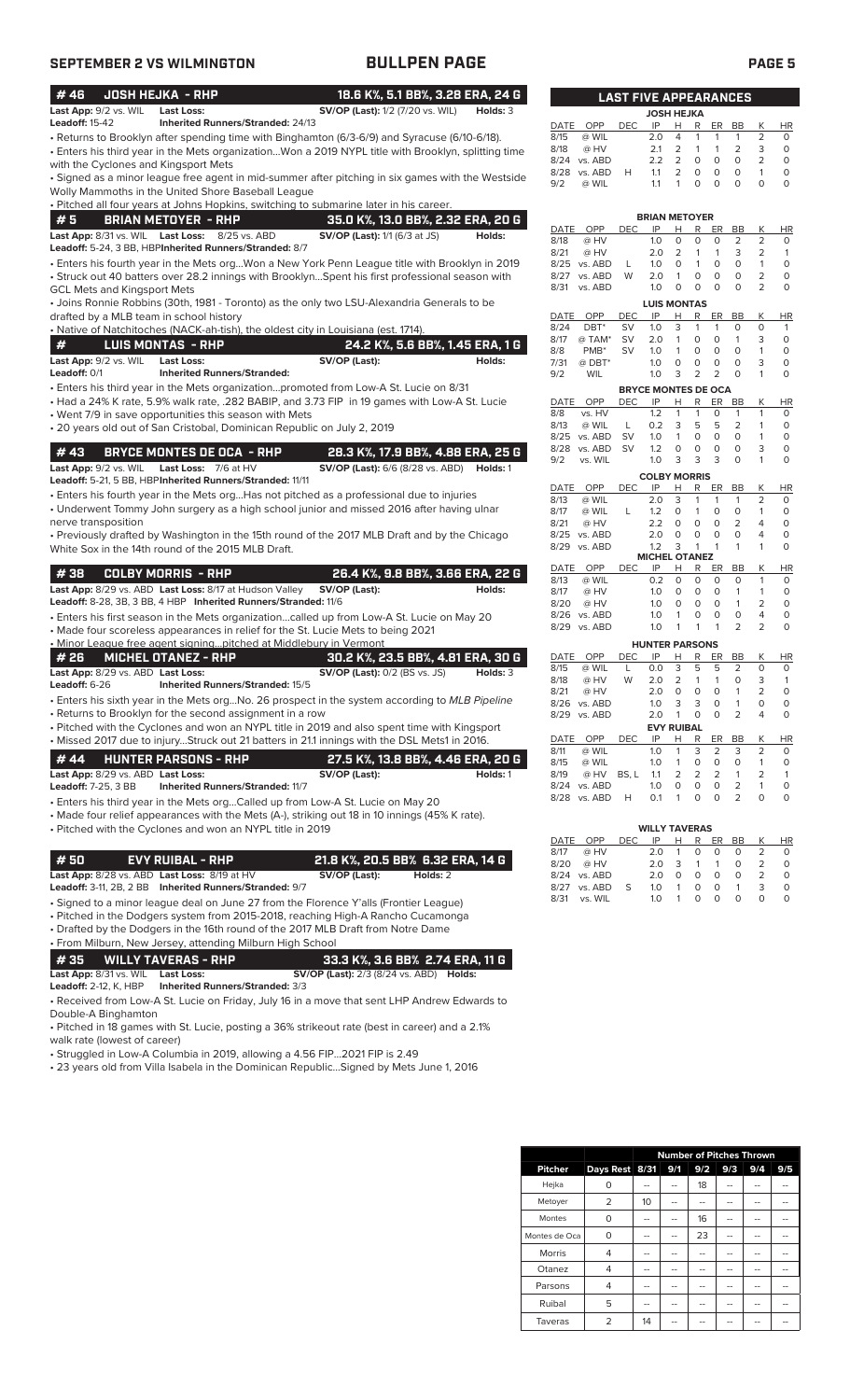| INDIVIDUAL PITCHING HIGHS                                                 |  |  |  |  |  |
|---------------------------------------------------------------------------|--|--|--|--|--|
|                                                                           |  |  |  |  |  |
|                                                                           |  |  |  |  |  |
| Most Home Runs Allowed, Game4 (2x, Jose Butto, 6/6 at Jersey Shore)       |  |  |  |  |  |
| Most Strikeouts, Game, Starter 9 (2x, Connor Grey, 7/16 vs. Jersey Shore) |  |  |  |  |  |
|                                                                           |  |  |  |  |  |
|                                                                           |  |  |  |  |  |
|                                                                           |  |  |  |  |  |
|                                                                           |  |  |  |  |  |
|                                                                           |  |  |  |  |  |
|                                                                           |  |  |  |  |  |
|                                                                           |  |  |  |  |  |
|                                                                           |  |  |  |  |  |

| TEAM PITCHING HIGHS                                                       |
|---------------------------------------------------------------------------|
|                                                                           |
|                                                                           |
|                                                                           |
|                                                                           |
|                                                                           |
|                                                                           |
|                                                                           |
|                                                                           |
|                                                                           |
|                                                                           |
|                                                                           |
|                                                                           |
| Most Walks Allowed, Extra Innings 6 (6/23 vs. Jersey Shore - 10 innings)  |
|                                                                           |
|                                                                           |
| Most Pitchers Used, Extra Innings 5 (5/23 vs. Hudson Valley - 12 innings) |
|                                                                           |

|                                                                                    | <b>TEAM MISCELLANEOUS</b> |
|------------------------------------------------------------------------------------|---------------------------|
|                                                                                    |                           |
| Longest Game, Time, Extra-Inning Game3:30 (6/23 vs. Jersey Shore - 10 innings)     |                           |
| Shortest Game, Time Nine-Inning Game.  2:20 (2x, 5/18 vs. HV & 8/14 at Wilmington) |                           |
|                                                                                    |                           |
|                                                                                    |                           |
|                                                                                    |                           |
|                                                                                    |                           |
|                                                                                    |                           |
|                                                                                    |                           |
|                                                                                    |                           |
|                                                                                    |                           |
|                                                                                    |                           |
|                                                                                    |                           |
| <b>OUTFIELD ASSISTS [12]</b>                                                       | <b>RECORD BREAKDOWN</b>   |

### **OUTFIELD ASSISTS (12) TOTAL**

| <b>Duplantis</b><br>Ashford<br>Molina | 6<br>3 | 8/20 at HV<br>7/23 vs. WIL<br>5/21 vs. HV |
|---------------------------------------|--------|-------------------------------------------|
| Winaker                               |        | 5/6 at ASH                                |
| <b>Bohanek</b>                        |        | 7/6 at HV                                 |

| <b>UNIFORM RECORDS</b>    |              |  |  |  |  |  |
|---------------------------|--------------|--|--|--|--|--|
| Home White                | $10 - 5$     |  |  |  |  |  |
| <b>Road Grav</b>          | 15-32        |  |  |  |  |  |
| <b>Championship Gold</b>  | $10 - 14$    |  |  |  |  |  |
| <b>Coney Island</b>       | $0 - 4$      |  |  |  |  |  |
| Los Jefes                 | $1 - \Omega$ |  |  |  |  |  |
| <b>Black Mets Jerseys</b> | $2 - 0$      |  |  |  |  |  |

| (LAST)             |                               |  |
|--------------------|-------------------------------|--|
|                    |                               |  |
| ) at HV<br>/s. WIL |                               |  |
| vs. HV<br>at ASH   |                               |  |
| at HV              |                               |  |
|                    |                               |  |
|                    |                               |  |
|                    |                               |  |
|                    |                               |  |
|                    |                               |  |
|                    |                               |  |
|                    |                               |  |
| 0-5                |                               |  |
|                    |                               |  |
| $-32$              |                               |  |
|                    |                               |  |
| $-14$              |                               |  |
| $0 - 4$            | Score 4 or More Runs 35-19    |  |
|                    |                               |  |
| $1 - 0$            |                               |  |
|                    | Do Not Allow a Home Run 21-20 |  |
| $2 - 0$            | Hit More Home Runs  23-11     |  |
|                    | Opponent Hits More HRs3-25    |  |
|                    |                               |  |
|                    |                               |  |
|                    |                               |  |
|                    |                               |  |
|                    |                               |  |
|                    |                               |  |
|                    |                               |  |
|                    |                               |  |
|                    | Opponent Scores First 13-41   |  |
|                    |                               |  |
|                    |                               |  |
|                    |                               |  |
|                    |                               |  |
|                    |                               |  |
|                    | First Game of Series 10-8     |  |
|                    |                               |  |
|                    |                               |  |
|                    |                               |  |
|                    |                               |  |
|                    |                               |  |
|                    |                               |  |
| <b>Date</b>        |                               |  |
| at HV              |                               |  |

### **MISC. WINS**

| Come from Behind Wins 16 (8/27 vs. ABD) |
|-----------------------------------------|
| Wins in Last At-Bat7 (8/27 vs. ABD)     |
|                                         |

## **SEPTEMBER 3 VS WILMINGTON HIGH/LOW & CHARTS PAGE 6**

| INDIVIDUAL BATTING HIGHS |                                                                             |  |  |  |  |  |
|--------------------------|-----------------------------------------------------------------------------|--|--|--|--|--|
|                          |                                                                             |  |  |  |  |  |
|                          |                                                                             |  |  |  |  |  |
|                          |                                                                             |  |  |  |  |  |
|                          |                                                                             |  |  |  |  |  |
|                          |                                                                             |  |  |  |  |  |
|                          |                                                                             |  |  |  |  |  |
|                          |                                                                             |  |  |  |  |  |
|                          | Home Runs, Consecutive Games Three games (2x, last: Luke Ritter, 6/18-6/21) |  |  |  |  |  |
|                          |                                                                             |  |  |  |  |  |
|                          |                                                                             |  |  |  |  |  |
|                          |                                                                             |  |  |  |  |  |
|                          |                                                                             |  |  |  |  |  |
|                          |                                                                             |  |  |  |  |  |
|                          |                                                                             |  |  |  |  |  |
|                          |                                                                             |  |  |  |  |  |
|                          | Most Extra-Base Hits, Game 3 (3x, Cody Bohanek, 6/15 at Wilmington)         |  |  |  |  |  |
|                          |                                                                             |  |  |  |  |  |
|                          | <b>TEAM BATTING HIGHS</b>                                                   |  |  |  |  |  |
|                          |                                                                             |  |  |  |  |  |
|                          |                                                                             |  |  |  |  |  |
|                          |                                                                             |  |  |  |  |  |
|                          |                                                                             |  |  |  |  |  |
|                          |                                                                             |  |  |  |  |  |
|                          |                                                                             |  |  |  |  |  |
|                          |                                                                             |  |  |  |  |  |
|                          |                                                                             |  |  |  |  |  |
|                          |                                                                             |  |  |  |  |  |
|                          |                                                                             |  |  |  |  |  |
|                          |                                                                             |  |  |  |  |  |
|                          |                                                                             |  |  |  |  |  |
|                          |                                                                             |  |  |  |  |  |
|                          |                                                                             |  |  |  |  |  |
|                          |                                                                             |  |  |  |  |  |
|                          |                                                                             |  |  |  |  |  |
|                          |                                                                             |  |  |  |  |  |
|                          |                                                                             |  |  |  |  |  |
|                          |                                                                             |  |  |  |  |  |
|                          |                                                                             |  |  |  |  |  |

LOB, Extra Innings........................................................13 (6/23 vs. Jersey Shore - 10 innings) .3 (5x, 7/7 at Hudson Valley - 10 innings)

### **FIELDING**

Most Errors, Team, Game...............................................................................6 (5/7 at Asheville) Most Errors, Individual, Game....... 2 (7x, last: Ronny Mauricio, 7/30 at Jersey Shore G2) Most Double Plays Turned, Nine-Inning Game.............................3 (2x 8/27 vs. Aberdeen) Consecutive Errorless Games, Team...

### **STARTERS BY POSITION**

**C-** Alvarez (41), Mena (23), Uriarte (19), Senger (9), Gaddis (6), Campos (2)

**1B-** Genord (49), Vasquez (34), Bohanek (8), Ritter (7), Winaker (2), Martinez (1)

**2B-** Ritter (46), Gonzalez (33), Walters (12), Fermin (4), Peroza (2), Tiberi (1), Struble (1), McNeil (1), Bohanek (1)

**3B-** Baty (41), Bohanek (21), Peroza (19), Tiberi (7), Fermin (7), Gonzalez (2), Gaddis (1), Palmer (1)

**SS-** Mauricio (81), Gonzalez (7), Bohanek (6), Walters (4), Fermin (3)

**LF-** Duplantis (47), Tiberi (12), Ashford (11), Suozzi (10), Vasquez (7), Bohanek (4), Baty (3), Murphy (2), Palmer (2), Winaker (1), Kleszcz (1), Struble (1)

**CF-** Duplantis (44), Hernandez (23), Palmer (16), Mangum (8), Hernandez (8), Molina (6), Ota (2), Murphy (2), Ashford (1)

**RF-** Ashford (40), Struble (15), Molina (10), Kleszcz (6), Bohanek (5), Murphy (5), Winaker (4), Hernandez (4), Martinez (3), Suozzi (3), Palmer (3), Ota (1), Murphy (1)

**DH-** Alvarez (29), Mauricio (11), Genord (8), Vasquez (8), Baty (7), Gaddis (5), Ritter (4), Ashford (3), Bohanek (3), Tiberi (3), Hernandez (3), Peroza (3), Senger (2), Mena (2), Walters (2), Fermin (2), Titus (2), Gonzalez (2), Mangum (1), Struble (1),

### **STARTERS BY BATTING ORDER**

**1st -** Duplantis (82), Bohanek (5), Palmer (4), Struble (3), Tiberi (2), Mangum (2), Ashford (1), McNeil (1)

**2nd -** Bohanek (19), Palmer (17), Fermin (15), Mauricio (11), Duplantis (8), Ashford (6), Gonzalez (6), Mangum (5), Winaker (4), Tiberi (3), Struble (3), Walters (2), Alvarez (2), Ritter (1)

**3rd -** Mauricio (82), Baty (15), Alvarez (2), Martinez (1)

**4th-** Alvarez (39), Baty (37), Ritter (9), Vasquez (9), Genord (2), Martinez (2), Peroza (2) **5th-** Vasquez (28), Alvarez (26), Ritter (16), Bohanek (5), Genord (5), Peroza (5), Senger (4), Ashford (4), Gonzalez (3), Ota (2), Fermin (1), Hernandez (1),

**6th-** Ritter (20), Genord (18), Ashford (13), Peroza (12), Gonzalez (11), Bohanek (7), Hernandez (3), Senger (3), Mena (2), Winaker (2), Kleszcz (2), Vasquez (1), Fermin (1), Ota (1), Suozzi (1) Tiberi (1), Uriarte (1)

**7th-** Genord (24), Ashford (15), Gonzalez (14), Ritter (9), Tiberi (5), Vasquez (4), Bohanek (4), Peroza (3), Ashford (3), Senger (3), Uriarte (3), Hernandez (2), Kleszcz (2), Walters (2), Mena (2), Murphy (2) Suozzi (1), Winaker (1), Gaddis (1),

**8th-** Tiberi (11), Ashford (11), Hernandez (10), Genord (9), Uriarte (8), Mena (8), Gaddis (7), Vasquez (6), Walters (6), Gonzalez (5), Murphy (4), Bohanek (3), Suozzi (3), Kleszcz (2), Ritter (1), Peroza (1), Senger (1), Molina (1), Struble (1), Titus (1), Campos (1)

**9th-** Molina (16), Hernandez (14), Mena (12), Struble (8), Suozzi (8), Walters (7), Uriarte (7), Gaddis (6), Bohanek (6), Gonzalez (4), Murphy (3), Mangum (2), Kleszcz (2), Campos (1), Tiberi (1),

| Titus (1)                |               |    |     |     |    |             |                          |              |    |       |                   |  |
|--------------------------|---------------|----|-----|-----|----|-------------|--------------------------|--------------|----|-------|-------------------|--|
| <b>CATCHERS STEALING</b> |               |    |     |     |    |             | <b>MULTI-RUN INNINGS</b> |              |    |       |                   |  |
| <b>Name</b>              | CS            |    | ATT | PCT |    | <b>Runs</b> |                          | <b>Times</b> |    |       | Last              |  |
| Alvarez                  | 16            |    | 59  | 27% |    |             |                          |              |    |       | 8th, 8/18 at HV   |  |
| Gaddis                   | Ω             |    | 4   | 0%  |    | 6           |                          | 3            |    |       | 4th, 8/10 at WIL  |  |
| Mena                     | 4             |    | 33  | 12% |    | 5           |                          |              |    |       | 6th, 8/6 vs. HV   |  |
| Senger                   | $\mathcal{P}$ |    | 10  | 20% |    | 4           |                          | 10           |    |       | 7th, 8/24 vs. ABD |  |
| Uriarte                  | 11            |    | 31  | 35% |    | 3           |                          | 33           |    |       | 5th, 8/31 vs. WIL |  |
| Team                     | 33            |    | 142 | 23% |    | 2           |                          | 55           |    |       | 2nd, 8/26 vs. ABD |  |
|                          | 1             | 2  | з   | 4   | 5  | 6           |                          | 8            | g  | $10+$ | <b>TOTALS</b>     |  |
| <b>OPPONENTS</b>         | 62            | 67 | 70  | 57  | 46 | 59          | 46                       | 56           | 34 | 6     | 481               |  |

**BKLYN 49 39 47 57 45 60 52 68 24 6 435**

# **EJECTIONS**

Ed Blankmeyer Joe Belangia 7/11 at HV Ed BlankmeyerRay Valero 8/20 at HV<br>Ronny MauricioRay Valero 8/20 at HV Ronny MauricioRay Valero

**Name Umpire Date** Joe GenordDylan Bradley 7/9 at HV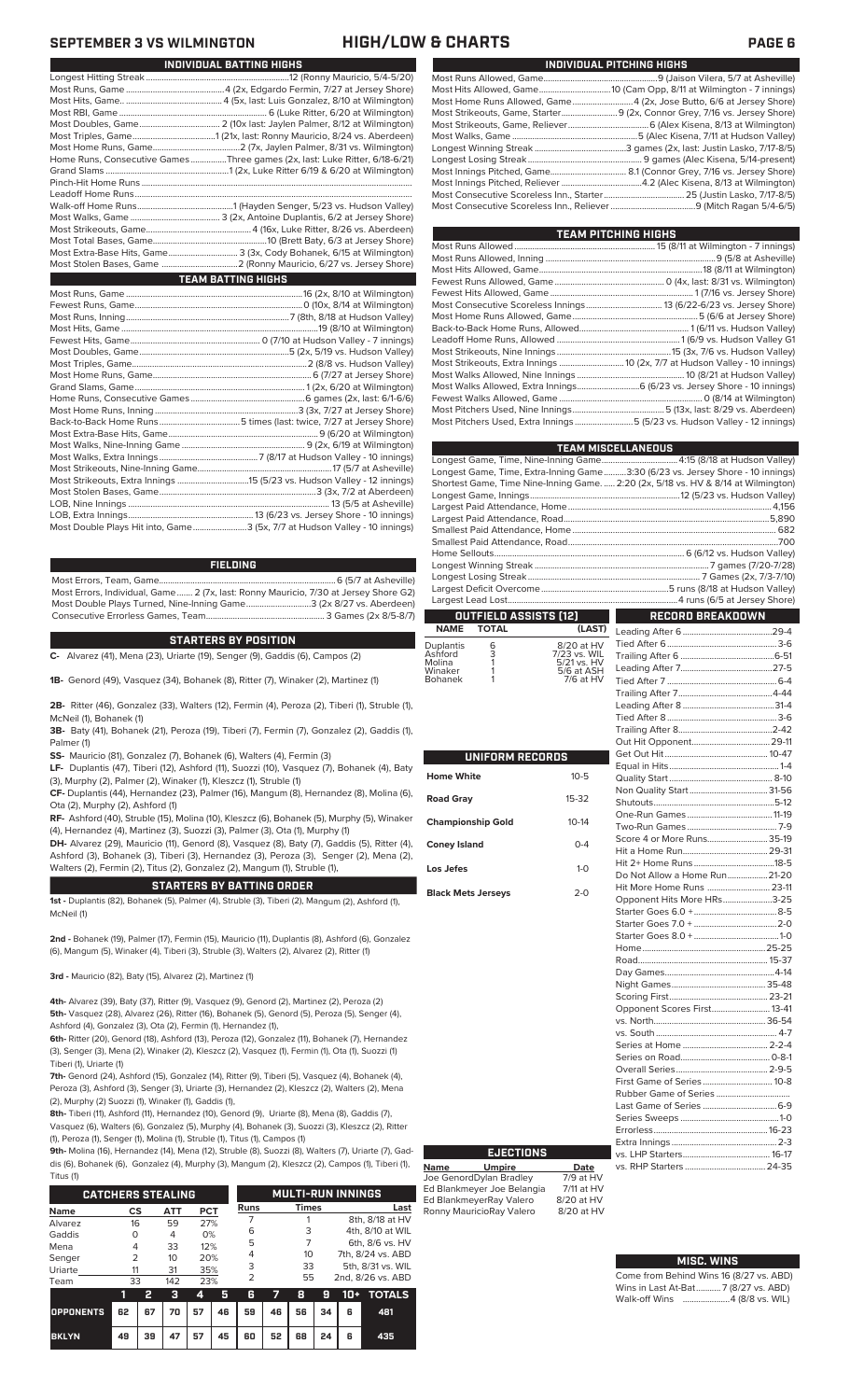## **SEPTEMBER 3 VS WILMINGTON GAME BY GAME RESULTS PAGE 7**

|             | <b>GAME-BY-GAME RESULTS</b> |                      |                |           |               |                  |         |                                                                         |                               |                             |             |                   |
|-------------|-----------------------------|----------------------|----------------|-----------|---------------|------------------|---------|-------------------------------------------------------------------------|-------------------------------|-----------------------------|-------------|-------------------|
| <b>DATE</b> | GM#                         | OPPONENT             | W-L/TIME SCORE |           | <b>RECORD</b> | POSITION         | GA/GB   | <b>WINNING PITCHER</b>                                                  | <b>LOSING PITCHER</b>         | <b>SAVE</b>                 | <b>TIME</b> | <b>ATTENDANCE</b> |
| 5/4         | $\mathbf{1}$                | at Asheville         | W              | $8 - 2$   | $1 - 0$       | T <sub>1st</sub> | $+1$    | Josh Walker (1-0)                                                       | Blair Henley (0-1)            |                             | 3:16        | 1,200             |
| 5/5         | $\overline{2}$              | at Asheville         | L              | $6-1$     | $1 - 1$       | T2nd             | $-1$    | Chandler Casey (1-0)                                                    | Jose Butto (1-0)              |                             | 3:26        | 1,200             |
| 5/6         | 3                           | at Asheville         | L              | $11 - 4$  | $1 - 2$       | T3rd             | $-2$    | Matt Ruppenthal (1-0)                                                   | Oscar Rojas (0-1)             |                             | 3:10        | 1,200             |
| 5/7         | 4                           | at Asheville         | L              | $13 - 7$  | $1 - 3$       | T3rd             | -3      | R.J. Freure (1-0)                                                       | Jaison Vilera (0-1)           |                             | 3:44        | 1,200             |
| 5/8         | 5                           | at Asheville         | W              | $16-12$   | $2 - 3$       | T3rd             | $-3$    | Alec Kisena (1-0)                                                       | Juan Pablo Lopez (1-0)        |                             | 3:52        | 1,200             |
| 5/9         |                             | at Asheville         |                |           |               |                  |         | Cancelled due to non-COVID-related illness                              |                               |                             |             |                   |
| 5/10        |                             | OFF DAY              |                |           |               |                  |         |                                                                         |                               |                             |             |                   |
| 5/11        | 6                           | at Greenville        | W              | $6-1$     | $3-3$         | 2 <sub>nd</sub>  | $-2.5$  | Josh Walker (2-0)                                                       | Jay Groome (0-2)              |                             | 3:00        | 1,995             |
| 5/12        | 7                           | at Greenville        | W              | $3 - 2$   | $4 - 3$       | 2 <sub>nd</sub>  | $-1.5$  | Brian Metoyer (1-0)                                                     | Yusniel Padron-Artilles (0-2) | Mitch Ragan (1)             | 3:14        | 1,819             |
| 5/13        | 8                           | at Greenville        | L              | $8 - 2$   | $4 - 4$       | 2 <sub>nd</sub>  | $-2.5$  | Chris Murphy (1-1)                                                      | Oscar Rojas (0-2)             |                             | 3:21        | 2,485             |
| 5/14        | 9                           | at Greenville        | L              | $5-1$     | $4 - 5$       | 4th              | $-2.5$  | Brayan Bello (2-0)                                                      | Alec Kisena (1-1)             |                             | 2:54        | 2,732             |
| 5/15        | 10                          | at Greenville        | L              | $8 - 4$   | $4-6$         | 4th              | $-3.5$  | Yorvin Pantoja (1-0)                                                    | Brian Metoyer (1-1)           |                             | 2:52        | 2,883             |
| 5/16        | 11                          | at Greenville        | L              | $10 - 9$  | $4 - 7$       | 4th              | $-3.5$  | Jake Wallace (1-0)                                                      | Eric Orze (0-1)               |                             | 3:09        | 2,818             |
| 5/17        |                             | OFF DAY              |                |           |               |                  |         |                                                                         |                               |                             |             |                   |
| 5/18        | 12                          | <b>Hudson Valley</b> | L              | $4-3$     | $4-8$         | 5th              | $-4.5$  | Zach Greene (1-1)                                                       | Andrew Edwards (0-1)          |                             | 2:29        | 1,315             |
| 5/19        | 13                          | <b>Hudson Valley</b> | W              | $14-0$    | $5-8$         | 5th              | $-3.5$  | Allan Winans (1-0)                                                      | Jhony Brito (0-1)             |                             | 3:01        | 810               |
| 5/20        | 14                          | <b>Hudson Valley</b> | L              | $6-1$     | $5-9$         | 5th              | $-3.5$  | Luis Medina (2-0)                                                       | Jaison Vilera (0-2)           |                             | 2:42        | 682               |
| 5/21        | 15                          | <b>Hudson Valley</b> | W              | $4-1$     | $6-9$         | 5th              | $-3.5$  | Josh Walker (3-0)                                                       | Josh Maciejewski (2-1)        | Eric Orze (1)               | 2:33        | 998               |
| 5/22        | 16                          | <b>Hudson Valley</b> | г              | $5-3$     | $6-10$        | 5th              | $-4.5$  | Ken Waldichuk (1-0)                                                     | Cam Opp (0-1)                 |                             | 3:14        | 1,624             |
| 5/23        | 17                          | <b>Hudson Valley</b> | W              | $6-5(12)$ | $7-10$        | 5th              | $-3.5$  | Josh Hejka (1-0)                                                        | Zach Greene (1-2)             |                             | 3:24        | 1,261             |
| 5/24        |                             | OFF DAY              |                |           |               |                  |         |                                                                         |                               |                             |             |                   |
| 5/25        | 18                          | Aberdeen             | L              | $8-1$     | $7 - 11$      | 5th              | $-4.5$  | Drew Rom (2-0)                                                          | Oscar Rojas (0-3)             |                             | 2:52        | 861               |
| 5/26        | 19                          | Aberdeen             |                |           |               |                  |         | 5/26 game postponed due to rain, makeup scheduled for doubleheader 5/27 |                               |                             |             |                   |
| 5/27        | 19                          | Aberdeen             | г              | $6-2(7)$  | $7-12$        | 5th              | $-5.5$  | Grayson Rodriguez (3-0)                                                 | Jaison Vilera (0-3)           |                             | 2:14        |                   |
|             | 20                          | Aberdeen             | L              | $10-1(7)$ | $7-13$        | 5th              | $-6.5$  | Morgan McSweeney (2-0)                                                  | Cam Opp (0-2)                 |                             | 2:37        | 926               |
| 5/28        | 21                          | Aberdeen             |                |           |               |                  |         | 5/28 game postponed due to rain, makeup scheduled for doubleheader 8/25 |                               |                             |             |                   |
| 5/29        | 21                          | Aberdeen             | L              | $4-1$     | $7-14$        | 5th              | $-7.5$  | <b>Garrett Stallings (3-1)</b>                                          | Alec Kisena (1-2)             | <b>Connor Gillispie (1)</b> | 2:52        | 1,509             |
| 5/30        | 22                          | Aberdeen             |                |           |               |                  |         | 5/30 game posted to a later date to be determined                       |                               |                             |             |                   |
| 5/31        |                             | OFF DAY              |                |           |               |                  |         |                                                                         |                               |                             |             |                   |
|             |                             |                      |                |           |               |                  |         | MAY [7-14]                                                              |                               |                             |             |                   |
| 6/1         | 22                          | at Jersey Shore      | W              | $11 - 5$  | $8-14$        | T4th             | $-7.5$  | Jose Butto (1-1)                                                        | Josh Hendrickson (0-1)        |                             | 3:03        | 2,077             |
| 6/2         | 23                          | at Jersey Shore      | L              | $4-1$     | $8 - 15$      | 5th              | $-8.5$  | Carlo Reyes (1-0)                                                       | Justin Lasko (0-1)            | Blake Brown (1)             | 2:44        | 1,591             |
| 6/3         | 24                          | at Jersey Shore      | W              | $6 - 4$   | $9 - 15$      | 4th              | $-8.5$  | Bryce Montes de Oca (1-0)                                               | Jack Perkins (0-1)            | Brian Metoyer (1)           | 3:15        | 1,473             |
| 6/4         | 25                          | at Jersey Shore      | L              | $5-4(7)$  | $9-16$        | 5th              | $-9.0$  | Aneurys Zabala (2-2)                                                    | Allan Winans (1-1)            |                             | 2:12        | 2,399             |
| 6/5         | 26                          | at Jersey Shore      | L              | $5 - 4$   | $9 - 17$      | 5th              | $-9.0$  | Mike Adams (1-1)                                                        | Mitch Ragan (0-1)             |                             | 2:36        | 2,122             |
| 6/6         | 27                          | at Jersey Shore      | L              | $11-6$    | $9-18$        | 5th              | $-9.5$  | Nick Lackney (1-0)                                                      | Jose Butto (1-2)              |                             | 3:31        | 2,041             |
| 6/7         |                             | OFF DAY              |                |           |               |                  |         |                                                                         |                               |                             |             |                   |
| 6/9         | 28                          | <b>Hudson Valley</b> | L              | $3-2(7)$  | $9-19$        | 5th              | $-10.5$ | Tanner Myatt (1-0)                                                      | Justin Lasko (0-2)            | Justin Wilson (1)           | 2:22        |                   |
|             | 29                          | <b>Hudson Valley</b> | W              | $5-3(7)$  | 10-19         | 5th              | $-9.5$  | Eric Orze (1-1)                                                         | Luis Medina (2-1)             | Bryce Montes de Oca (1)     | 2:02        | 1,211             |
| 6/10        | 30                          | <b>Hudson Valley</b> | L              | $1-0$     | 10-20         | 5th              | $-9.5$  | <b>Barrett Loseke (2-1)</b>                                             | Cam Opp (0-3)                 | Zach Greene (1)             | 2:37        | 1,396             |
| 6/11        | 31                          | <b>Hudson Valley</b> | г              | $8-0$     | $10 - 21$     | 5th              | $-9.5$  | Ken Waldichuk (2-0)                                                     | Jaison Vilera (0-4)           |                             | 3:06        | 1,597             |
| 6/12        | 32                          | <b>Hudson Valley</b> | г              | $5-4$     | 10-22         | 5th              | $-9.5$  | Nelson Alvarez (2-0)                                                    | Bryce Montes de Oca (1-1)     | Justin Wilson (2)           | 3:22        | 2,194             |
| 6/13        | 33                          | <b>Hudson Valley</b> | L              | $5-0$     | $10 - 23$     | 5th              | $-9.5$  | Hayden Wesneski (1-1)                                                   | Allan Winans (1-2)            |                             | 2:50        | 1,749             |
| 6/14        |                             | OFF DAY              |                |           |               |                  |         |                                                                         |                               |                             |             |                   |
| 6/15        | 34                          | at Wilmington        | W              | $3-1$     | $11 - 23$     | 5th              | $-8.5$  | Brian Metoyer (2-1)                                                     | Zach Brzykcy (2-1)            | Andrew Edwards (1)          | 2:21        | 1,188             |
| 6/16        | 35                          | at Wilmington        | L              | $5 - 2$   | $11 - 24$     | 5th              | $-9.5$  | Amos Willingham (1-0)                                                   | Eric Orze (1-2)               | Reid Schaller (3)           | 2:51        | 700               |
| 6/17        | 36                          | at Wilmington        | L              | $8 - 4$   | $11 - 25$     | 5th              | $-10.5$ | Joan Adon (3-1)                                                         | Alec Kisena (1-3)             |                             | 2:54        | 1,009             |
| 6/18        | 37                          | at Wilmington        | W              | $7 - 5$   | $12 - 25$     | 5th              | $-10$   | Mitch Ragan (1-1)                                                       | Reid Schaller (1-1)           |                             | 2:52        | 2,565             |
| 6/19        | 38                          | at Wilmington        | L              | $9 - 8$   | $12 - 26$     | 5th              | $-11$   | Christian Vann (2-0)                                                    | Andrew Edwards (0-2)          |                             | 3:26        | 1,899             |
| 6/20        | 39                          | at Wilmington        | W              | $13-1$    | 13-26         | 5th              | $-11$   | Justin Lasko (1-2)                                                      | Alfonso Hernanndez (0-1)      |                             | 2:44        | 2,722             |
| 6/21        |                             | OFF DAY              |                |           |               |                  |         |                                                                         |                               |                             |             |                   |
| 6/22        | 40                          | <b>Jersey Shore</b>  | L              | $7-5$     | 13-27         | 5th              | -12     | <b>Manuel Silva (1-0)</b>                                               | Jaison Vilera (0-5)           | Aneurys Zabala (3)          | 3:01        | 2,307             |
| 6/23        | 41                          | <b>Jersey Shore</b>  | W              | $3-2(10)$ | 14-27         | 5th              | -12     | Mitch Ragan (2-1)                                                       | Andrew Brown (2-2)            |                             | 3:30        | 1,595             |
| 6/24        | 42                          | <b>Jersey Shore</b>  | L              | $3-0$     | 14-28         | 5th              | -13     | Kevin Gowdy (2-3)                                                       | Jose Butto (1-3)              | Blake Brown (2)             | 2:52        | 1,906             |
| 6/25        | 43                          | <b>Jersey Shore</b>  | W              | $7-2$     | 15-28         | 5th              | -13     | Cam Opp (1-3)                                                           | Jonathan Hughes (2-3)         |                             | 2:44        | 2,194             |
| 6/26        | 44                          | <b>Jersey Shore</b>  | W              | $8-5$     | 16-28         | 5th              | -13     | Michel Otanez (1-0)                                                     | Mark Potter (0-2)             |                             | 3:13        | 2,363             |
| 6/27        | 45                          | <b>Jersey Shore</b>  | L              | $3-0$     | 16-29         | 5th              | -13     | Dominic Pipkin (2-0)                                                    | Justin Lasko (1-3)            | Blake Brown (3)             | 2:43        | 2,253             |
| 6/28        |                             | OFF DAY              |                |           |               |                  |         |                                                                         |                               |                             |             |                   |
| 6/29        | 46                          | at Aberdeen          | L              | $7-3$     | 16-30         | 5th              | $-14$   | Garrett Stallings (4-3)                                                 | Alec Kisena (1-4)             | Garrett Farmer (4)          | 2:40        | 1,347             |
| 6/30        | 47                          | at Aberdeen          | L              | $2-1(7)$  | 16-31         | 5th              | $-14.5$ | Clayton McGinness (1-1)                                                 | Jose Butto (1-4)              | Logan Gillaspie (1)         | 1:53        |                   |
|             | 48                          | at Aberdeen          | W              | $7-6(7)$  | $17 - 31$     | 5th              | $-14.5$ | Jaison Vilera (1-5)                                                     | Kade Strowd (0-2)             | Mitch Ragan (2)             | 2:31        | 2,405             |
|             |                             |                      |                |           |               |                  |         | <b>JUNE (10-17)</b>                                                     |                               |                             |             |                   |
| 7/1         | 49                          | at Aberdeen          | L              | $2-0(6)$  | 17-32         | 5th              | $-15$   | Drew Rom (5-0)                                                          | Cam (1-4)                     |                             | 1:50        | 1,077             |
| 7/2         | 50                          | at Aberdeen          | W              | $6 - 5$   | 18-32         | 5th              | $-14$   | Colby Morris (1-0)                                                      | Connor Gillispie (4-4)        | Bryce Montes de Oca (2)     | 3:56        | 2,004             |
| 7/3         | 51                          | at Aberdeen          | L              | $4 - 3$   | 18-33         | 5th              | $-14.5$ | Xavier Moore (1-0)                                                      | Mitch Ragan (2-2)             |                             | 3:00        | 4,668             |
| 7/4         | 52                          | at Aberdeen          | L              | $7 - 2$   | 18-34         | 5th              | $-15.5$ | Garrett Stallings (5-3)                                                 | Alec Kisena (1-5)             |                             | 2:31        | 3,001             |
| 7/5         |                             | OFF DAY              |                |           |               |                  |         |                                                                         |                               |                             |             |                   |
| 7/6         | 53                          | at Hudson Valley     | L              | $9 - 7$   | 18-35         | 5th              | $-16.5$ | Charlie Ruegger (4-4)                                                   | Bryce Montes de Oca (1-2)     | Derek Craft (2)             | 3:15        | 1,687             |
| 7/7         | 54                          | at Hudson Valley     | L              | $3-2(10)$ | 18-36         | 5th              | $-17.5$ | Barrett Loseke (3-1)                                                    | Josh Hejka (1-1)              |                             | 2:55        | 2,688             |
| 7/8         | 55                          | at Hudson Valley     | 7:05 p.m.      |           |               |                  |         | Game postponed due to rain, doubleheader scheduled for 7/10             |                               |                             |             |                   |
| 7/9         | 55                          | at Hudson Valley     | L              | $6 - 4$   | 18-37         | 5th              | $-18.5$ | Jhony Brito (3-3)                                                       | Cam Opp (1-5)                 |                             | 3:06        | 3,896             |
| 7/10        | 56                          | at Hudson Valley     | L              | $7-1(7)$  | 18-38         | 5th              | $-19.5$ | Mitch Spence (3-1)                                                      | Connor Grey (0-1)             |                             | 2:22        |                   |
|             | 57                          | at Hudson Valley     | L              | $5-0(7)$  | 18-39         | 5th              | $-20.5$ | Nick Ernst (4-0)                                                        | Justin Lasko (1-4)            |                             | 2:03        | 3,111             |

7/11 58 at Hudson Valley W 10-3 19-39 5th -19.5 Josh Hejka (2-1) Shawn Semple (3-1) 3:20 2,892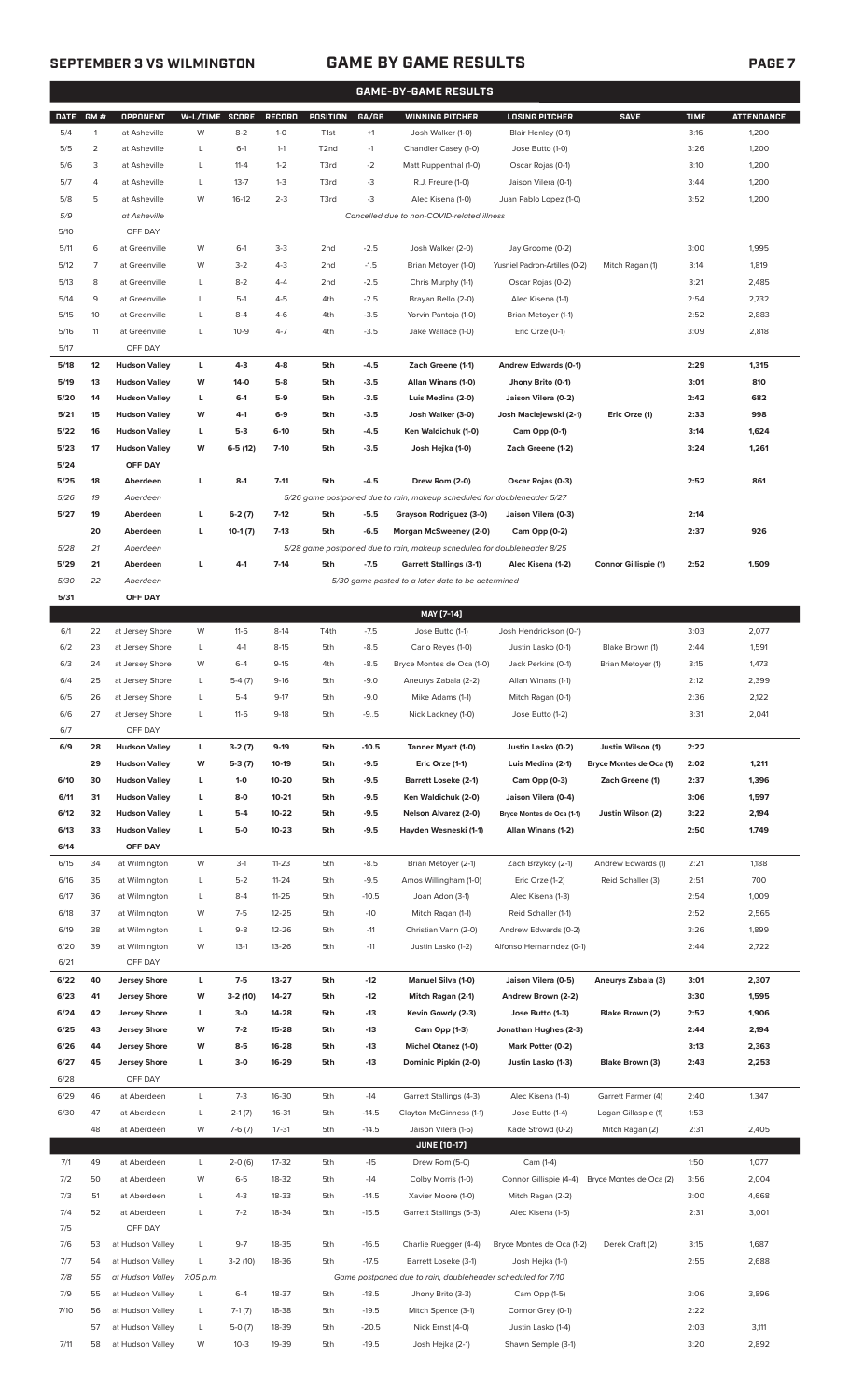## **SEPTEMBER 3 VS WILMINGTON GAME-BY-GAME PAGE 8**

| <b>DATE</b> | <b>GM#</b> | OPPONENT             | W-L/TIME SCORE |           | <b>RECORD</b> | POSITION | GA/GB   | <b>WINNING PITCHER</b>                                      | LOSING PITCHER               | <b>SAVE</b>                | <b>TIME</b> | <b>ATTENDANCE</b> |
|-------------|------------|----------------------|----------------|-----------|---------------|----------|---------|-------------------------------------------------------------|------------------------------|----------------------------|-------------|-------------------|
| 7/12        |            | OFF DAY              |                |           |               |          |         |                                                             |                              |                            |             |                   |
| 7/13        | 59         | <b>Jersey Shore</b>  | W              | $1-0$     | 20-39         | 5th      | $-19.5$ | Michel Otanez (2-0)                                         | Blake Brown (0-1)            |                            | 2:34        | 2,681             |
| 7/14        | 60         | <b>Jersey Shore</b>  | г              | $3-2$     | 20-40         | 5th      | $-19.5$ | Carlo Reyes (2-1)                                           | Andrew Edwards (0-3)         |                            | 3:13        | 1,898             |
| 7/15        | 61         | <b>Jersey Shore</b>  | г              | $13-3$    | 20-41         | 5th      | $-19$   | Dominic Popkin (4-1)                                        | Cam Opp (1-6)                | Aiden Anderson (2)         | 3:24        | 1,595             |
| 7/16        | 62         | <b>Jersey Shore</b>  | W              | $6-1$     | 21-41         | 5th      | -19     | Connor Grey (1-1)                                           | Tom Sutera (0-1)             |                            | 2:50        | 1,949             |
|             |            |                      |                |           |               |          |         |                                                             |                              |                            |             |                   |
| 7/17        | 63         | <b>Jersey Shore</b>  | W              | $6 - 1$   | 22-41         | 5th      | $-19$   | Justin Lasko (2-4)                                          | Kevin Gowdy (3-5)            |                            | 2:56        | 2,422             |
| 7/18        | 64         | <b>Jersey Shore</b>  | г              | $7-1$     | 22-42         | 5th      | -20     | Carlo Reyes (3-1)                                           | Alec Kisena (1-6)            | Tyler Burch (3)            | 2:52        | 1,570             |
| 7/19        |            | OFF DAY              |                |           |               |          |         |                                                             |                              |                            |             |                   |
| 7/20        | 65         | Wilmington           | W              | $8-6$     | 23-42         | 5th      | $-20$   | Jaison Vilera (2-5)                                         | Evan Lee (1-3)               | Hejka                      | 3:18        | 1,086             |
| 7/21        | 66         | Wilmington           | W              | $5-3$     | 24-42         | 5th      | $-20$   | <b>Willy Taveras (1-0)</b>                                  | Kyle Hinton (0-1)            | Bryce Montes de Oca (3)    | 2:53        | 1,456             |
| 7/22        | 67         | Wilmington           | W              | $10 - 2$  | 25-42         | 5th      | $-20$   | Justin Lasko (3-4)                                          | Alex Troop (4-4)             |                            | 3:00        | 3,430             |
|             |            |                      |                |           |               |          |         |                                                             |                              |                            |             |                   |
| 7/23        | 68         | Wilmington           | W              | $5-4$     | 26-42         | 5th      | -19     | J.T. Ginn (1-0)                                             | <b>Mitchell Parker (0-1)</b> |                            |             |                   |
| 7/24        | 69         | Wilmington           | W              | $8-3$     | 27-42         | 5th      | -18     | Mitch Ragan (1-0)                                           | Joan Udon (3-4)              |                            | 3:12        | 2,924             |
| 7/25        | 70         | Wilmington           | W              | $5-4$     | 28-42         | 5th      | $-18$   | <b>Willy Taveras (2-0)</b>                                  | Kyle Hinton (0-2)            |                            | 3:12        | 1,703             |
| 7/26        |            | OFF DAY              |                |           |               |          |         |                                                             |                              |                            |             |                   |
| 7/27        | 71         | at Jersey Shore      | W              | $14 - 5$  | 29-42         | 5th      | $-17$   | Hunter Parsons (1-0)                                        | Jonathan Hughes (3-5)        |                            | 3:04        | 3,270             |
| 7/28        | 72         | at Jersey Shore      | L              | $3-1$     | 29-43         | 5th      | $-17$   | Jhordany Mezquita (2-5)                                     | Cam Opp (1-7)                | Tyler Burch (4)            | 3:04        | 2,590             |
|             |            |                      |                |           |               |          |         |                                                             |                              |                            |             |                   |
| 7/29        | 73         | at Jersey Shore      |                |           |               |          |         | Game postponed due to rain, doubleheader scheduled for 7/30 |                              |                            |             |                   |
| 7/30        | 73         | at Jersey Shore      | W              | $4-0(7)$  | 30-43         | 5th      | $-17.5$ | Justin Lasko (4-4)                                          | Dominic Pipkin (4-2)         | Bryce Montes de Oca (4)    | 2:20        |                   |
| 7/30        | 74         | at Jersey Shore      | L              | $3-0(7)$  | 30-44         | 5th      | $-17$   | Ethan Lindow (3-4)                                          | J.T. Ginn (1-1)              |                            | 1:46        | 5,890             |
| 7/31        | 75         | at Jersey Shore      | L              | $4 - 3$   | 30-45         | 5th      | $-18$   | Victor Vargas (1-0)                                         | Alec Kisena (1-7)            | Manuel Silva (2)           | 2:49        | 4,044             |
|             |            |                      |                |           |               |          |         | <b>JULY [13-14]</b>                                         |                              |                            |             |                   |
| 8/1         | 76         | at Jersey Shore      | L              | $4 - 3$   | 30-46         | 5th      | $-19$   | Tom Sutera (2-2)                                            | Conner O'Neil (0-1)          | Blake Brown (5)            | 2:42        | 2,535             |
|             |            | OFF DAY              |                |           |               |          |         |                                                             |                              |                            |             |                   |
| 8/2         |            |                      |                |           |               |          |         |                                                             |                              |                            |             |                   |
| 8/3         | 77         | <b>Hudson Valley</b> | г              | 5-0       | 30-47         | 5th      | $-20$   | Randy Vasquez (2-0)                                         | Jaison Vilera (2-6)          |                            | 3:01        | 1,253             |
| 8/4         | 78         | <b>Hudson Valley</b> | г              | $3-2$     | 30-48         | 5th      | $-21$   | Mitch Spence (4-2)                                          | Cam Opp (1-8)                | Derek Craft (4)            | 2:58        | 2,611             |
| 8/5         | 79         | <b>Hudson Valley</b> | г              | $5-3$     | 30-49         | 5th      | -22     | Anderson Munoz (1-0)                                        | Justin Lasko (4-5)           | Carlos Espinal (1)         | 3:34        | 1,401             |
| 8/6         | 80         | <b>Hudson Valley</b> | W              | $9-6$     | 31-49         | 5th      | $-21$   | Michel Otanez (3-0)                                         | Matt Sauer (0-1)             | <b>Willy Taveras (1)</b>   | 3:29        | 2,473             |
| 8/7         | 81         | <b>Hudson Valley</b> | W              | $5-4$     | 32-49         | 5th      | $-20$   | Evy Ruibal (1-0)                                            | <b>Nelson Alvarez (3-2)</b>  | Joe Cavallaro (1)          | 3:10        | 4,156             |
|             |            |                      |                |           |               |          |         |                                                             |                              |                            |             |                   |
| 8/8         | 82         | <b>Hudson Valley</b> | W              | $5-4$     | 33-49         | 5th      | -19     | Colby Morris (2-0)                                          | Derek Craft (1-2)            |                            | 3:05        | 2,942             |
| 8/9         |            | OFF DAY              |                |           |               |          |         |                                                             |                              |                            |             |                   |
| 8/10        | 83         | at Wilmington        | W              | $16 - 5$  | 34-49         | 4th      | $-19$   | Conner O'Neil (1-1)                                         | Mitchell Parker (0-3)        |                            | 3:51        | 985               |
| 8/11        | 84         | at Wilmington        | L              | $15-3(7)$ | 34-50         | 5th      | $-19$   | Joan Adon (5-4)                                             | Cam Opp (1-9)                |                            | 2:40        | 1,711             |
| 8/12        | 85         | at Wilmington        | L              | $5 - 4$   | 34-51         | 5th      | $-20$   | Alfonso Hernandez (3-3)                                     | J.T. Ginn (1-2)              | Davis Moore (1)            | 2:42        | 1,029             |
| 8/13        | 86         | at Wilmington        | L              | $7 - 4$   | 34-52         | 5th      | $-20$   | Zach Brzykcy (4-3)                                          | Bryce Montes de Oca (1-3)    | Francys Peguero (1)        | 3:25        | 2,164             |
|             |            |                      |                |           |               |          |         |                                                             |                              |                            |             |                   |
| 8/14        | 87         | at Wilmington        | L              | $1-0$     | 34-53         | 5th      | $-20$   | Alex Troop (7-4)                                            | Luc Rennie (0-1)             | Todd Peterson (1)          | 2:20        | 1,419             |
| 8/15        | 88         | at Wilmington        | L              | $12 - 5$  | 34-54         | 5th      | $-21$   | Malvin Pena (1-3)                                           | Hunter Parsons (1-1)         |                            | 3:21        | 1,666             |
| 8/16        |            | OFF DAY              |                |           |               |          |         |                                                             |                              |                            |             |                   |
| 8/17        | 89         | at Hudson Valley     | L              | $3-2(10)$ | 34-55         | 5th      | -22     | Matt Minnick (4-1)                                          | Colby Morris (2-1)           |                            | 3:22        | 2,187             |
| 8/18        | 90         | at Hudson Valley     | W              | $11 - 7$  | 35-55         | 5th      | $-21$   | Hunter Parsons (2-1)                                        | Nelvin Correa (0-2)          |                            | 4:15        | 3,041             |
| 8/19        | 91         | at Hudson Valley     | L              | $7-6$     | 35-56         | 5th      | $-22$   | Charlie Ruegger (5-4)                                       | Evy Ruibal (1-1)             |                            | 3:11        | 2,687             |
|             |            |                      |                |           |               |          |         |                                                             |                              |                            |             |                   |
| 8/20        | 92         | at Hudson Valley     | L              | $3-1$     | 35-57         | 5th      | $-23$   | Randy Vasquez (3-0)                                         | Alec Kisena (1-8)            | Carlos Espinal (2)         | 2:58        | 3,897             |
| 8/21        | 93         | at Hudson Valley     | L              | $6 - 4$   | 35-58         | 5th      | $-24$   | Mitch Spence (7-2)                                          | Luc Rennie (0-2)             | Derek Craft (7)            | 3:08        | 4,071             |
| 8/22        |            | at Hudson Valley     |                |           |               |          |         | Game postponed to 9/8 due to inclement weather              |                              |                            |             |                   |
| 8/23        |            | OFF DAY              |                |           |               |          |         |                                                             |                              |                            |             |                   |
| 8/24        | 94         | Aberdeen             | W              | $9-6$     | 36-58         | 5th      | $-23$   | Evy Ruibal (2-1)                                            | Adam Stauffer (0-1)          | <b>Willy Tavares (2)</b>   | 3:29        | 1,626             |
| 8/25        | 95         | Aberdeen             | г              | $2-1(8)$  | 36-59         | 5th      | $-24.5$ | <b>Clayton McGinness (3-2)</b>                              | <b>Brian Metoyer (2-2)</b>   | <b>Shelton Perkins (1)</b> | 2:42        | 1,848             |
|             |            |                      |                |           |               |          |         |                                                             |                              |                            |             |                   |
|             | 96         | Aberdeen             | W              | $1-0$     | 37-59         | 5th      | $-23.5$ | David Griffin (1-0)                                         | Connor Gillispie (4-8)       | <b>Bryce Montes De Oca</b> | 2:06        | 1,848             |
| 8/26        | 97         | Aberdeen             | г              | $12 - 5$  | 37-60         | 5th      | $-23.5$ | Ryan Watson (3-1)                                           | Alec Kisena (1-9)            | <b>Garrett Farmer (6)</b>  | 4:05        | 3,602             |
| 8/27        | 98         | Aberdeen             | W              | $6-4$     | 38-60         | 5th      | $-22.5$ | <b>Brian Metoyer (3-2)</b>                                  | Ignacio Feliz (0-3)          | <b>Willy Taveras (3)</b>   | 3:04        | 2,457             |
| 8/28        | 99         | Aberdeen             | W              | $4-1$     | 39-60         | 5th      | $-22.5$ | Jose Chacin (1-0)                                           | Conner Loeprich (0-4)        | Montes de Oca (6)          | 3:00        | 2,670             |
| 8/29        | 100        | Aberdeen             | г              | $5-1$     | 39-61         | 5th      | $-23.5$ | Jake Prizina (3-2)                                          | Jaison Vilera (2-7)          | <b>Adam Stauffer (1)</b>   | 3:28        | 2,418             |
| 8/30        |            | OFF DAY              |                |           |               |          |         |                                                             |                              |                            |             |                   |
| 8/31        | 101        | Wilmington           | W              | $5-0$     | 40-61         | 5th      | $-22.5$ | David Griffin (2-0)                                         | Seth Shuman (0-3)            |                            | 2:29        | 917               |
|             |            |                      |                |           |               |          |         |                                                             |                              |                            |             |                   |
|             |            |                      |                |           |               |          |         | <b>AUGUST [10-14]</b>                                       |                              |                            |             |                   |
| 9/1         |            | Wilmington           |                |           |               |          |         | Game cancelled due to inclement weather                     |                              |                            |             |                   |
| 9/2         | 102        | Wilmington           | L              | $6-0$     | 40-62         | 5th      | -22     | Evan Lee (2-3)                                              | JT Ginn (1-3)                |                            | 3:05        | 909               |
| 9/3         | 103        | Wilmington           | 7:00 p.m.      |           |               |          |         |                                                             |                              |                            |             |                   |
| 9/4         | 104        | Wilmington           | 6:00 p.m.      |           |               |          |         |                                                             |                              |                            |             |                   |
| 9/5         | 105        | Wilmington           | 4:00 p.m.      |           |               |          |         |                                                             |                              |                            |             |                   |
|             |            |                      |                |           |               |          |         |                                                             |                              |                            |             |                   |
| 9/6         |            | OFF DAY              |                |           |               |          |         |                                                             |                              |                            |             |                   |
| 9/7         | 106        | at Hudson Valley     | 7:05 p.m.      |           |               |          |         |                                                             |                              |                            |             |                   |
| 9/8         | 107        | at Hudson Valley     | 5:05 p.m.      |           |               |          |         |                                                             |                              |                            |             |                   |
|             | 108        | at Hudson Valley     | DH             |           |               |          |         |                                                             |                              |                            |             |                   |
| 9/9         | 109        | at Hudson Valley     | 7:05 p.m.      |           |               |          |         |                                                             |                              |                            |             |                   |
| 9/10        | 110        | at Hudson Valley     | 7:05 p.m.      |           |               |          |         |                                                             |                              |                            |             |                   |
|             |            |                      |                |           |               |          |         |                                                             |                              |                            |             |                   |
| 9/11        | 111        | at Hudson Valley     | 6:05 p.m.      |           |               |          |         |                                                             |                              |                            |             |                   |
| 9/12        | 112        | at Hudson Valley     | 4:35 p.m.      |           |               |          |         |                                                             |                              |                            |             |                   |
| 9/13        |            | OFF DAY              |                |           |               |          |         |                                                             |                              |                            |             |                   |
| 9/14        | 113        | <b>Jersey Shore</b>  | 7:00 p.m.      |           |               |          |         |                                                             |                              |                            |             |                   |
| 9/15        | 114        | <b>Jersey Shore</b>  | 7:00 p.m.      |           |               |          |         |                                                             |                              |                            |             |                   |
| 9/16        | 115        | <b>Jersey Shore</b>  | 7:00 p.m.      |           |               |          |         |                                                             |                              |                            |             |                   |
| 9/17        | 116        |                      |                |           |               |          |         |                                                             |                              |                            |             |                   |
|             |            | <b>Jersey Shore</b>  | 7:00 p.m.      |           |               |          |         |                                                             |                              |                            |             |                   |
| 9/18        | 117        | <b>Jersey Shore</b>  | 4:00 p.m.      |           |               |          |         |                                                             |                              |                            |             |                   |
|             |            |                      | 1:00 p.m.      |           |               |          |         |                                                             |                              |                            |             |                   |
| 9/19        | 118        | <b>Jersey Shore</b>  |                |           |               |          |         |                                                             |                              |                            |             |                   |